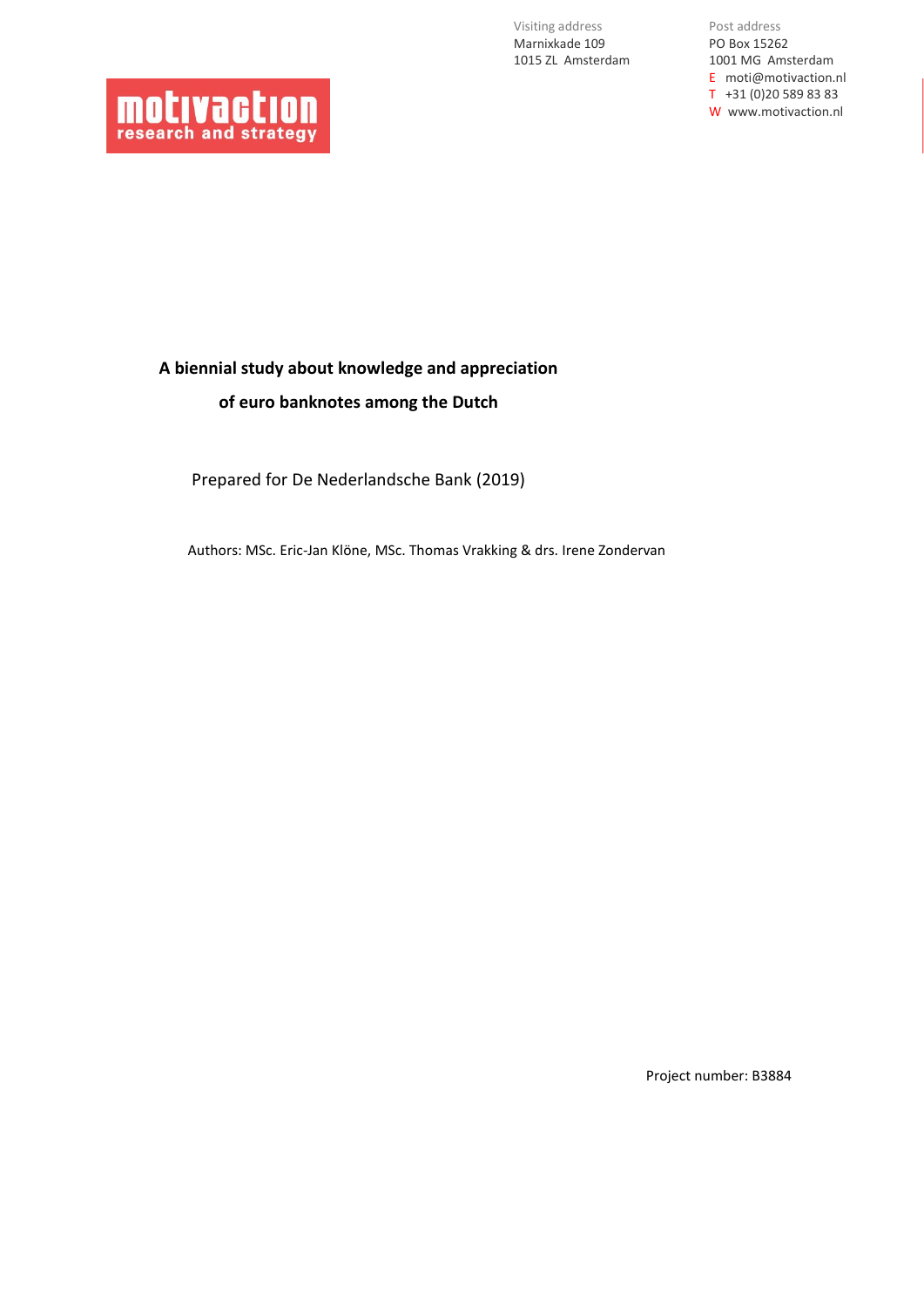## **Contents**

| $\mathbf{1}$ | Introduction                              |                                                                                                                                                               | 4                                  |
|--------------|-------------------------------------------|---------------------------------------------------------------------------------------------------------------------------------------------------------------|------------------------------------|
| 2            | Summary                                   |                                                                                                                                                               | 5                                  |
| 3            | Method                                    |                                                                                                                                                               | 6                                  |
| 4            | Results<br>4.1<br>4.1.1<br>4.1.2<br>4.1.3 | Awareness of the euro banknotes<br>Experience with the denominations<br>Knowledge of the appearance of the 50 euro banknote<br>Expectations for cash payments | 7<br>$\overline{7}$<br>7<br>8<br>9 |
| 4.2          | 4.2.1<br>4.2.2                            | Appreciation of the euro banknotes<br>Design of the euro banknotes<br>Quality of banknotes and coins                                                          | 11<br>11<br>13                     |
| 4.3          | Authentication<br>4.3.1<br>4.3.2          | Trust in authenticity<br>Knowledge of security features                                                                                                       | 15<br>15<br>17                     |
|              | Appendix 1: Infographic                   |                                                                                                                                                               | 19                                 |
|              |                                           | Appendix 2: Questionnaire (in Dutch)                                                                                                                          | 20                                 |
|              |                                           | Appendix 3: Unweighted and weighted data                                                                                                                      | 36                                 |

T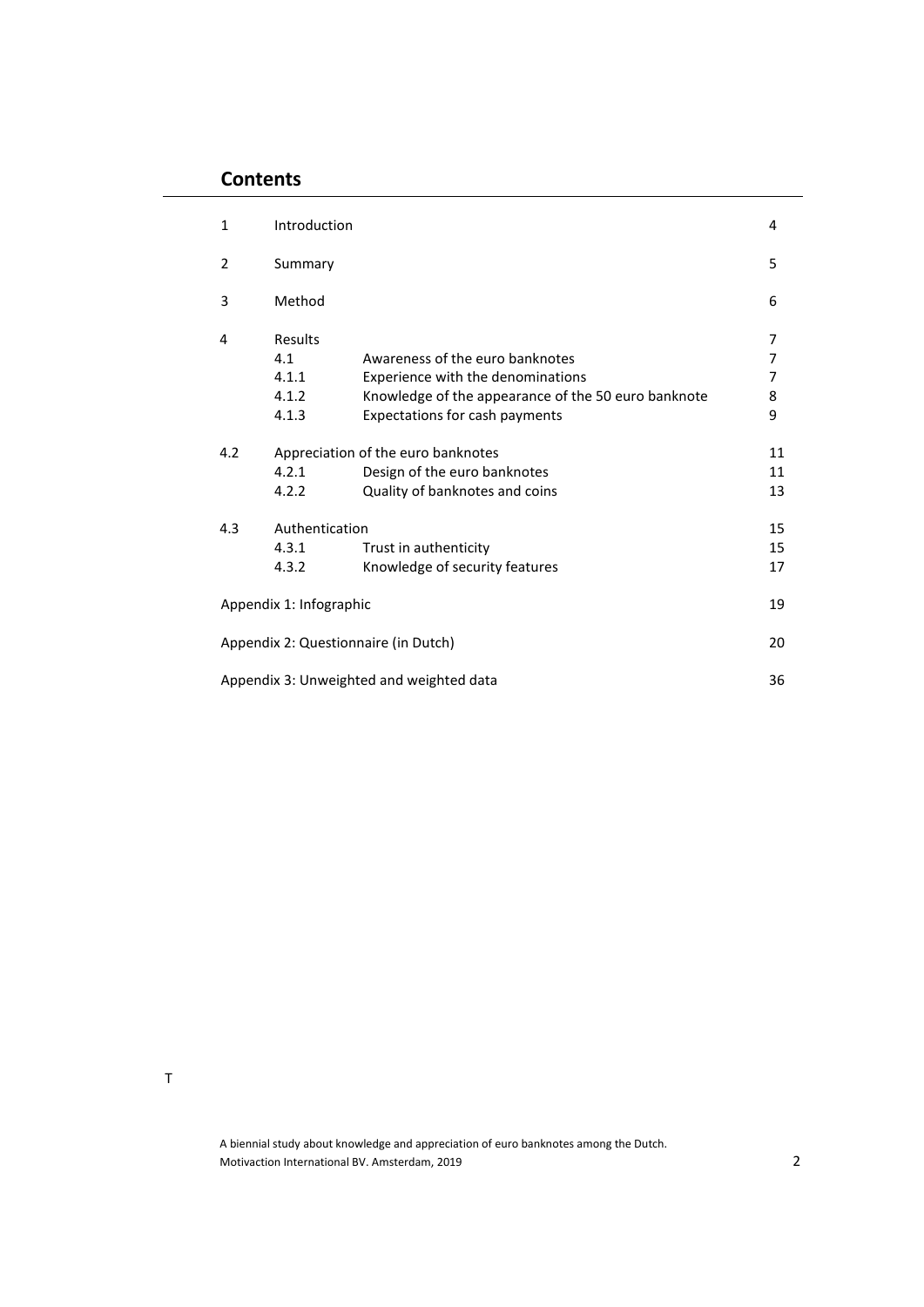The copyright of this report rests with the client. However, citing Motivaction's name in publications based on this report - other than the complete and unabridged publication of the report - requires the written permission of Motivaction International B.V.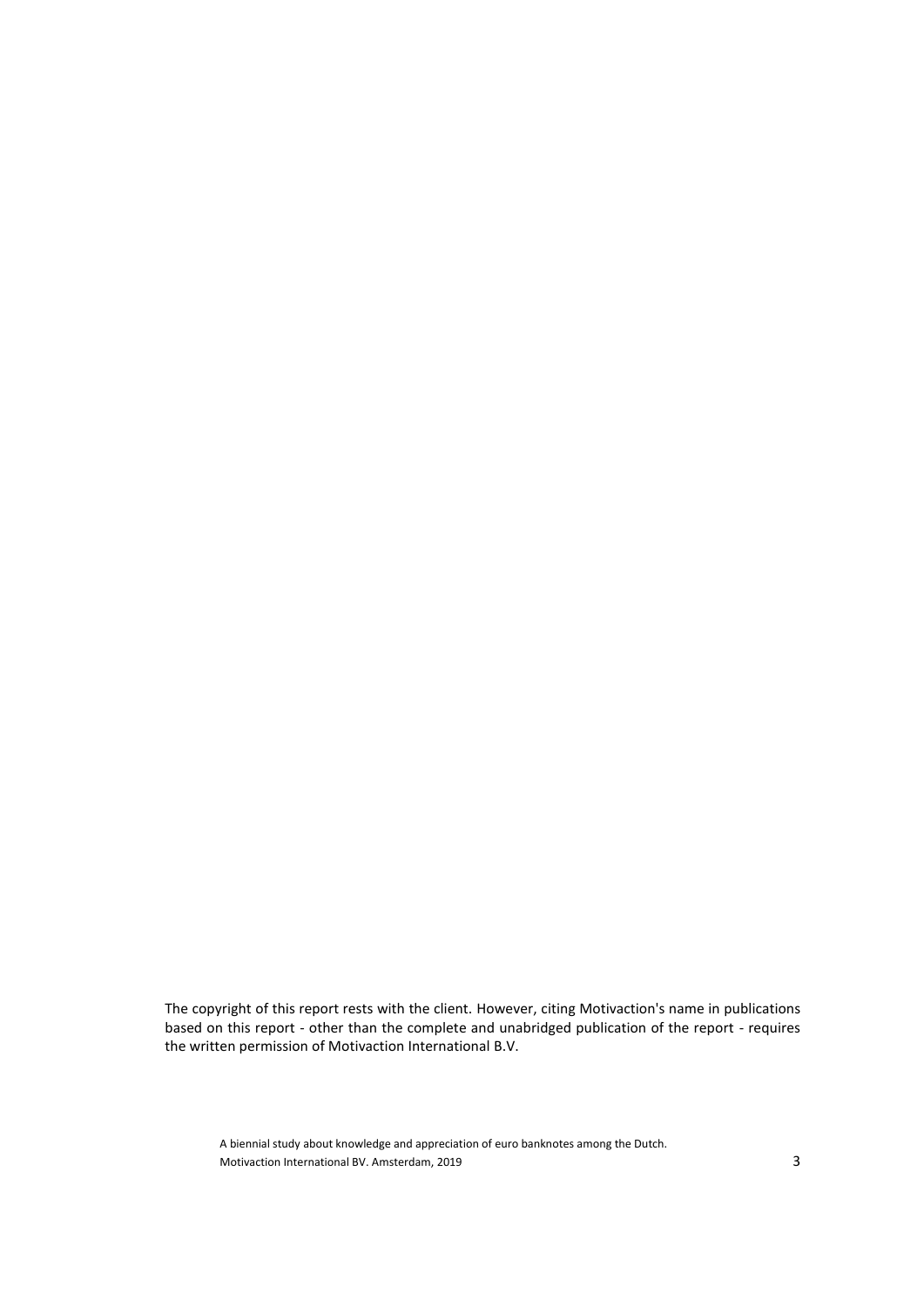## **1 Introduction**

As commissioned by De Nederlandsche Bank, Motivaction International B.V. has carried out research into the awareness of and appreciation of the euro banknotes among the Dutch.

Since the early eighties De Nederlandsche Bank conducts a survey about the awareness of and the appreciation of the banknotes every two years. Initially about the guilder banknotes and since 2002, when the euro was introduced, about the euro banknotes.

The core of the questionnaire remained largely the same through all these years, so results can be compared to previous years. Compared to 2017, questions have been removed and others have been added. For example, questions about the new banknote of 20 euro, perspective on cash payments and how people come into possession of high denominations banknotes.

This report provides insight in the knowledge of the Dutch of the euro banknotes and the way they perceive them. A comparison with the previous surveys makes clear how the knowledge and attitude of the Dutch has developed over time.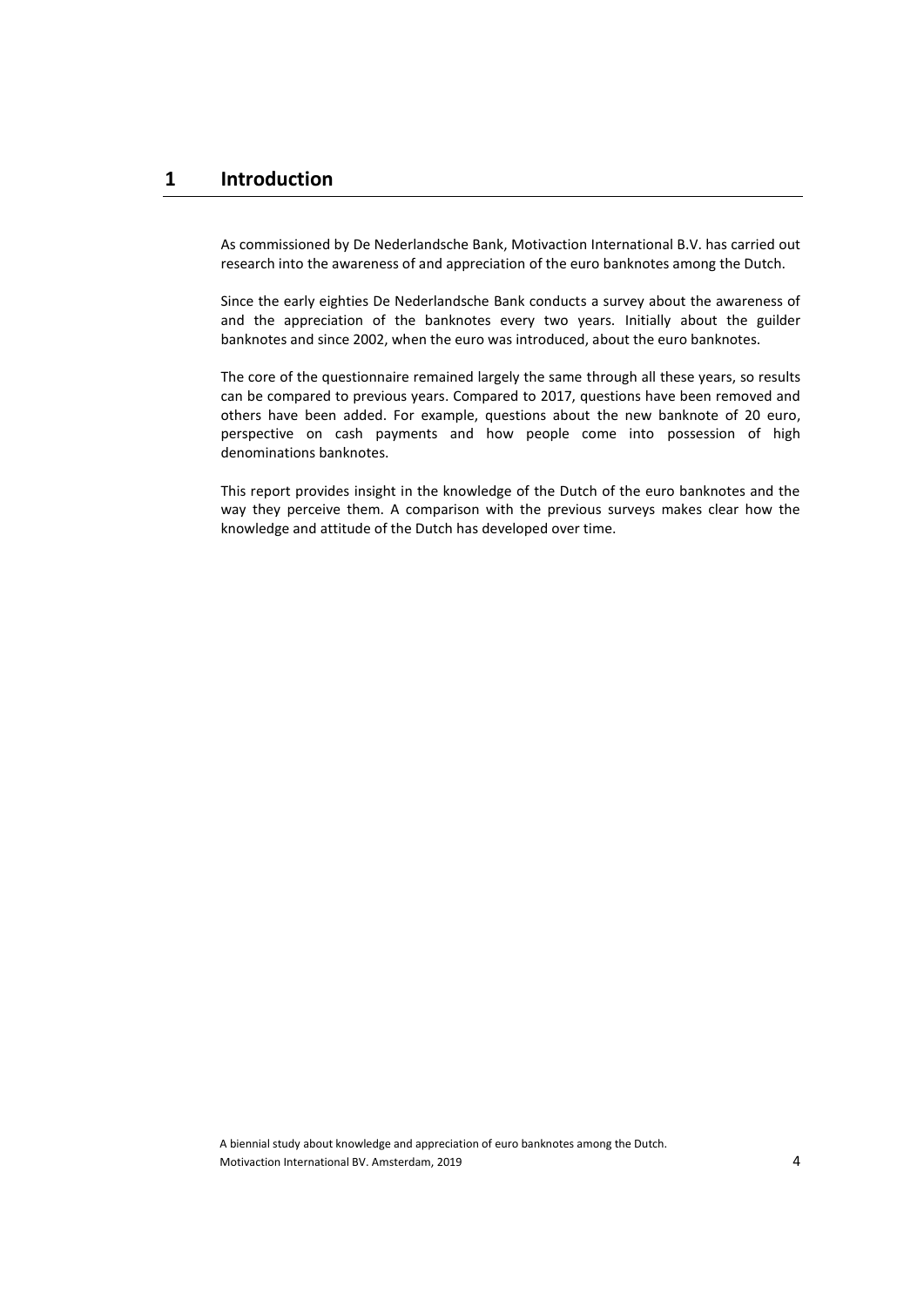## **2 Summary**

#### **Use and awareness of the euro banknotes and coins**

Most Dutch usually have banknotes and coins on them. These banknotes are mainly lower denominations, as less than half of the respondents has held a 100 euro banknote in their hands in the last year and even less have held 200 euro and 500 euro banknotes. Experience with higher denominations happens mainly after people get paid by them.

People have much experience with 50 euro banknotes, but few knowledge about the look of the banknote. The numeral '50', the word 'EURO' and the colour are more or less known aspects. In 2017, people were better in describing the 50 euro banknote than in 2015. This trend continues in 2019, people have more knowledge than in 2017.

A majority expects that in five years, they will not be paying in cash as much as they do now. For this, electronic payments being more common is considered to be the main reason.

#### **Appreciation of the euro banknotes**

Most respondents are neutral in their judgment on looks of banknotes. With higher denominations, the number of people without an opinion increases. Only few people are negative about banknotes.

Respondents are the most negative about the 5 euro banknote, as it is considered the least nice and one in four finds this banknote dirty. The 20 euro banknote is most often judged as the most beautiful banknote, closely followed by the 50 euro banknote.

Most people have no problem differentiating the different coins, but if they do, the problem is mainly in differentiating the 20-cent coin from the 50-cent coin and differentiating the 10-cent coin from the 20-cent coin.

#### **Authentication**

The trust Dutch have in the authenticity of the euro banknotes keeps increasing over the years. Banknotes received from an ATM are almost never mistrusted, while banknotes received from a cashier are by some. Most respondents never check the authenticity of banknotes.

When respondents are spontaneously asked about security features of banknotes, most respondents can name at least one. The watermark and hologram are best known, while security features like the special ink and micro-text are hardly known.

Only few people know exactly what the watermark in the 20 euro and 50 euro banknote represents. Some mention wrong items, but the vast majority cannot mention anything.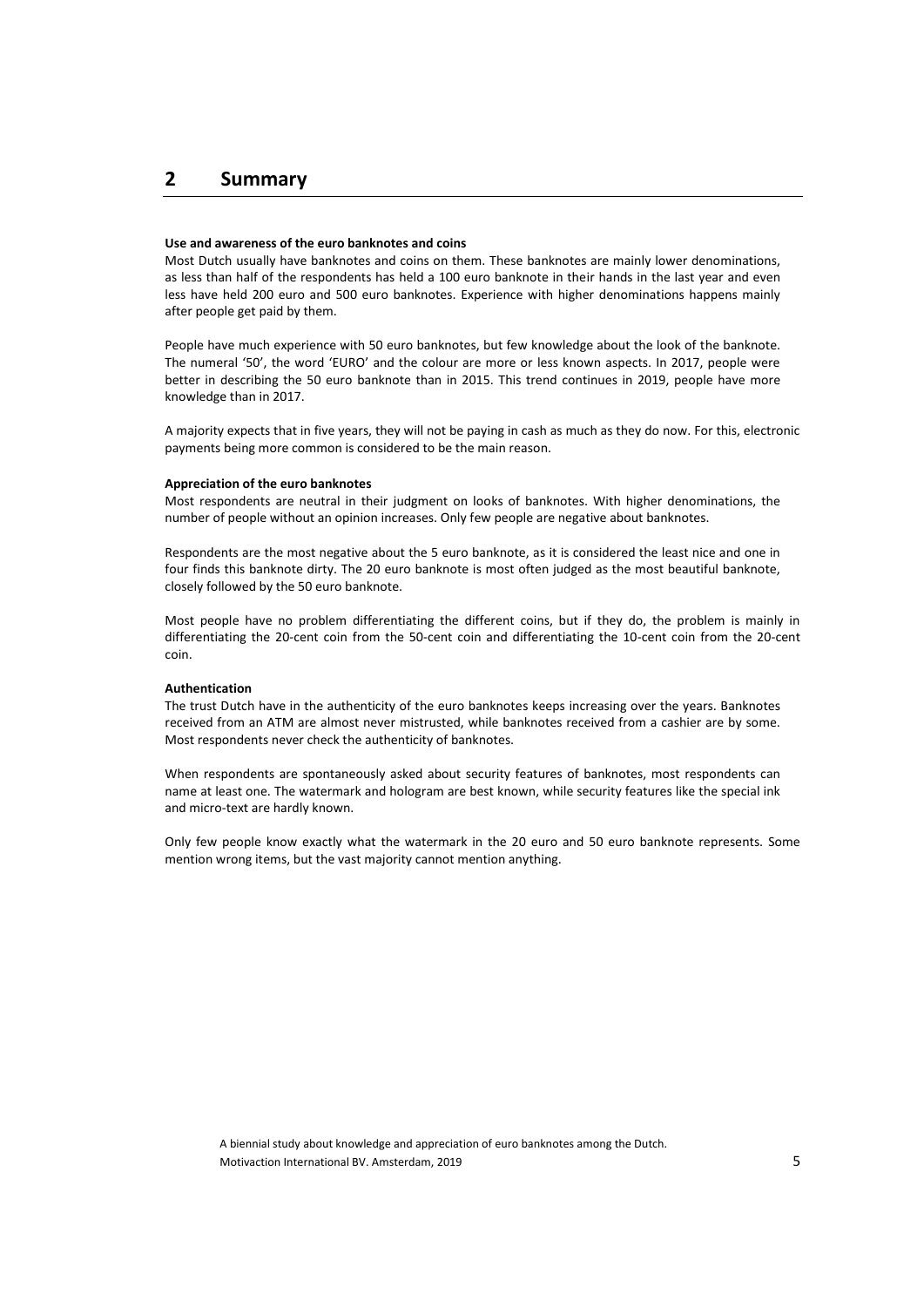#### **Method**

The survey has been conducted in similar ways as the previous biennial studies. The method was successfully transferred and carried out by Motivaction; no significant breaks or unexpected changes were observed.

The respondents have been interviewed by CATI (Computer Assisted Telephone Interviewing). Although time intensive, this is an appropriate method for this particular survey. Respondents are forced to answer the questions about the appearance of the banknotes by heart. In an online research environment the respondents would easily be tempted to look at a banknote in their wallet or to search for the banknote image on the internet.

#### **Target group**

The survey has been conducted among a representative sample of Dutch citizens of 18-75 years old. The sample size is n=1,001.

The respondents have been selected through random digit dialling.

#### **Questionnaire**

In the base the questionnaire equals the questionnaire used in the previous survey. Some questions have been removed or revised somewhat and some new subjects have been added. The questionnaire addresses the following subjects with regard to the euro banknotes:

- **Awareness**
- Appreciation
- **Authentication**

#### **Data collection**

The fieldwork has been conducted in the period February 4<sup>th</sup> until February 28<sup>th</sup> 2019. The interviews have been executed by Global Data Collection Company (GDCC) from Rotterdam.

After the data collection the data have been weighted on gender, age, region and level of education. This enables us to make statements about the Dutch population.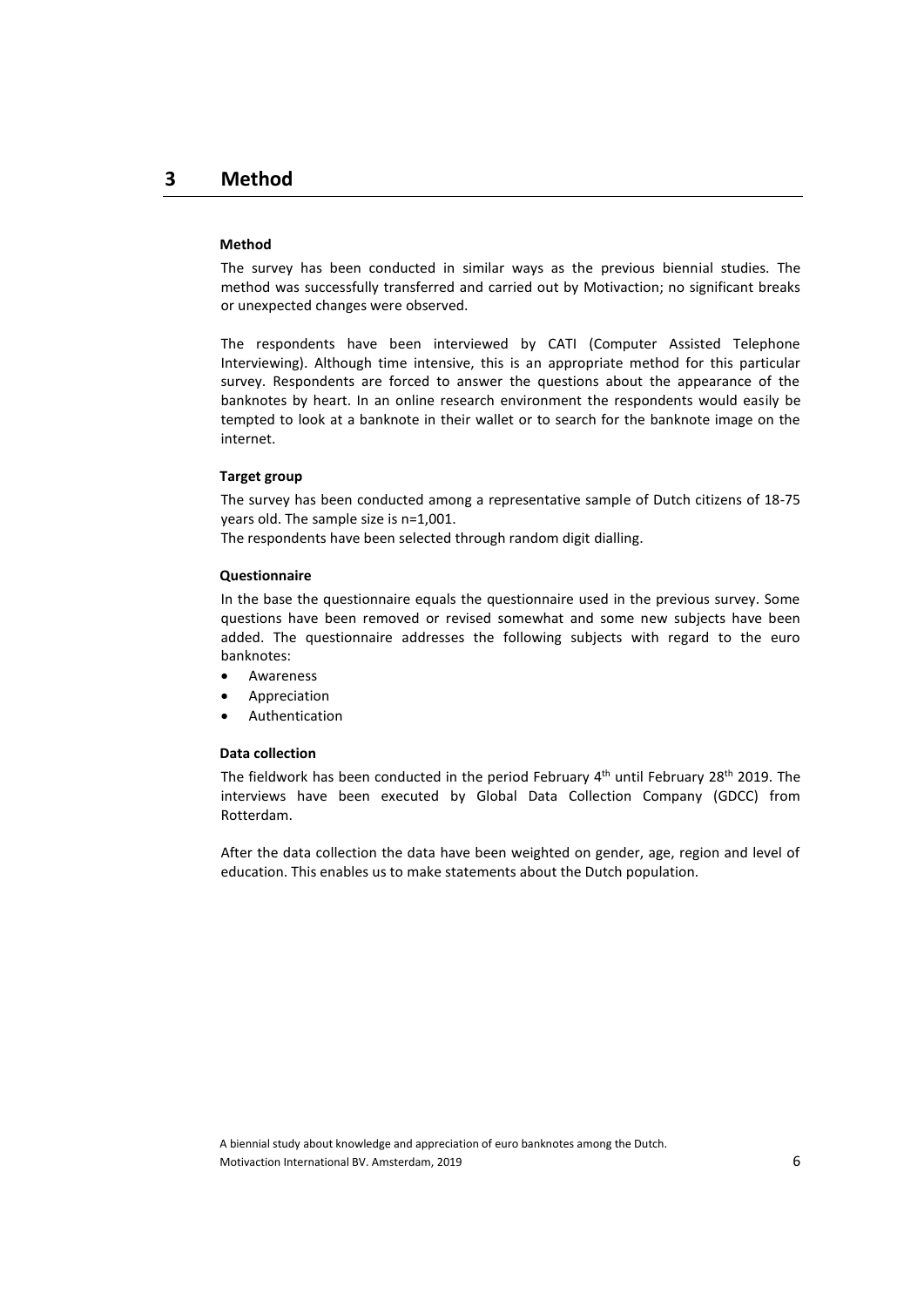## **4.1 Awareness of the euro banknotes**

#### **4.1.1 Experience with the denominations**

The majority of respondents usually has banknotes (83%) and coins (90%) on them. Most store banknotes and coins in their wallet. Coins are also stored loose in their pocket. A small group usually do not have any banknotes (17%) or coins (10%) on them. Younger people more often state that they usually don't have banknotes on them (26%).



*Graph 1. Banknotes and coins in possession*

*Percentages below 3% are not textually displayed in the graph*

Almost everyone has held a 5, 10, 20 and 50 euro banknote in their hand and a vast majority states the same about the 100 euro banknote. In 2019, there are more respondents who state they have sometimes held a 200 or 500 euro banknote in their hands than in 2017.

|       | 2017 (n=1.002)<br>Held in hands | 2019 (n=1.001)<br>Held in hands | 2017 (n=1.002)<br>Held in hands | 2019 (n=1.001)<br>Held in hands |
|-------|---------------------------------|---------------------------------|---------------------------------|---------------------------------|
|       | sometimes                       | sometimes                       | last year                       | last year                       |
| € 5   | 99%                             | 99%                             | n.a.                            | n.a.                            |
| € 10  | 99%                             | 100%                            | n.a.                            | n.a.                            |
| € 20  | 98%                             | 100%                            | n.a.                            | n.a.                            |
| € 50  | 98%                             | 99%                             | n.a.                            | n.a.                            |
| € 100 | 78%                             | 81%                             | 49%                             | 45%                             |
| € 200 | 41%                             | 49%                             | 21%                             | 20%                             |
| € 500 | 29%                             | 34%                             | 13%                             | 12%                             |

*Table 1. Experience with the denominations*

*n.a. = not asked*

*Green=significant increase compared to 2017*

*Red=significant decrease compared to 2017*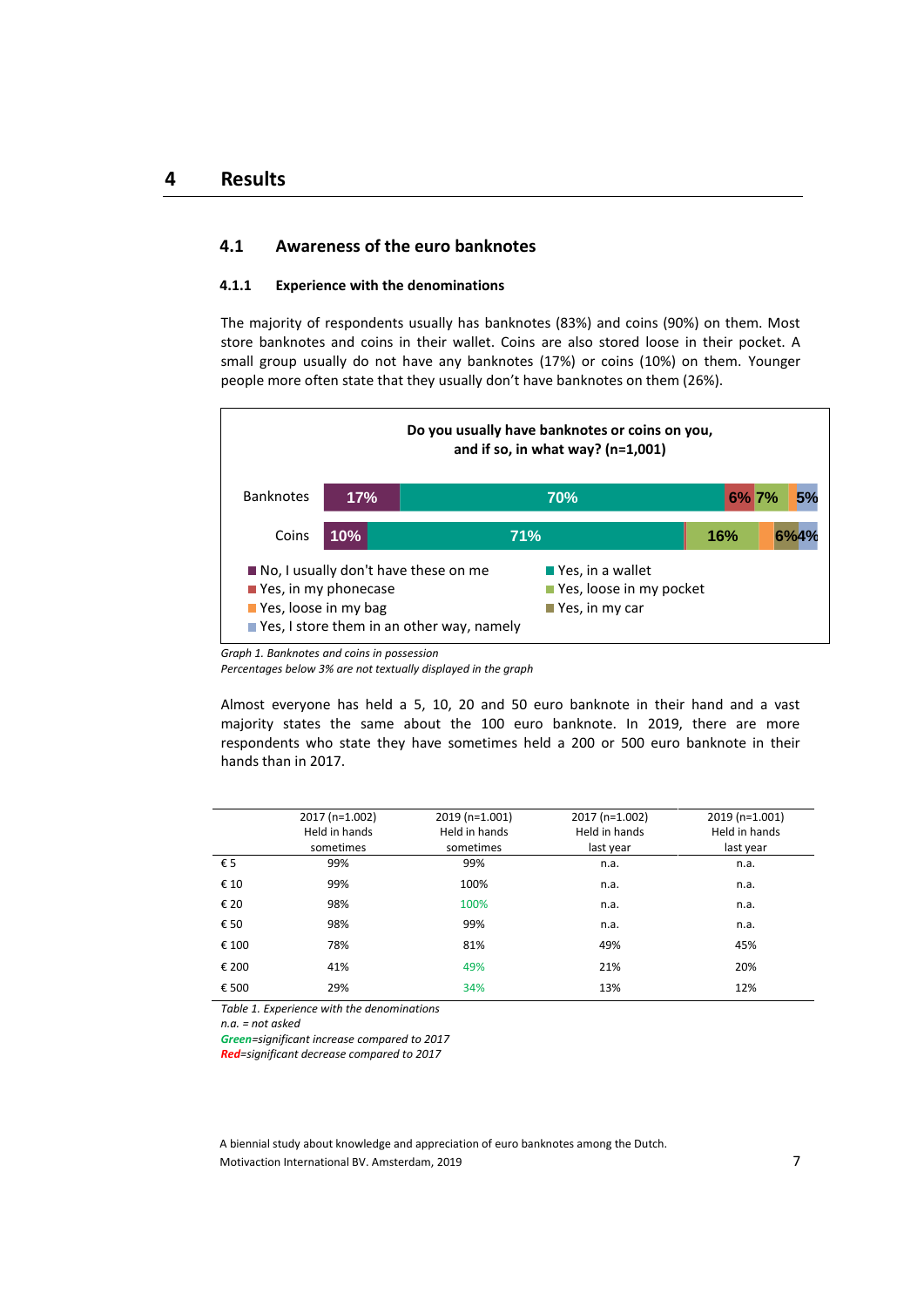Men and women have equal familiarity with lower denominations. With higher denominations however, men have more experience. Men more often have held banknotes of 100 (84% vs. 79%), 200 (55% vs. 43%) and 500 (40% vs. 27%) euro.

Most people who have experience with 100 euro banknotes mainly get paid with them or receive them from an ATM. Like the 100 euro banknote, the highest denominations 200 and 500 euro are also mainly received through payments. The second main way to receive these banknotes is by ordering them via their bank. In the 'other, namely' category, people mention things as 'from work', 'I sold something', or they mention a specific person.



*Graph 2. Receiving banknotes*

#### **4.1.2 Knowledge of the appearance of the 50 euro banknote**

People were asked to tell by heart what the 50 euro banknote looks like. Most respondents name only the obvious characteristics 'the numeral 50', the word 'EURO' and the orange and brown colours. Some people recall the banknote number, the (part of the) building, the hologram and the watermark. Only a handful of people can name other aspects. Compared to 2017, more people are aware of the better known aspects, for example the numeral '50' (83% vs. 79%), the colour (50% vs. 43%) and the security features (16% and 18% vs. 11% and 9%).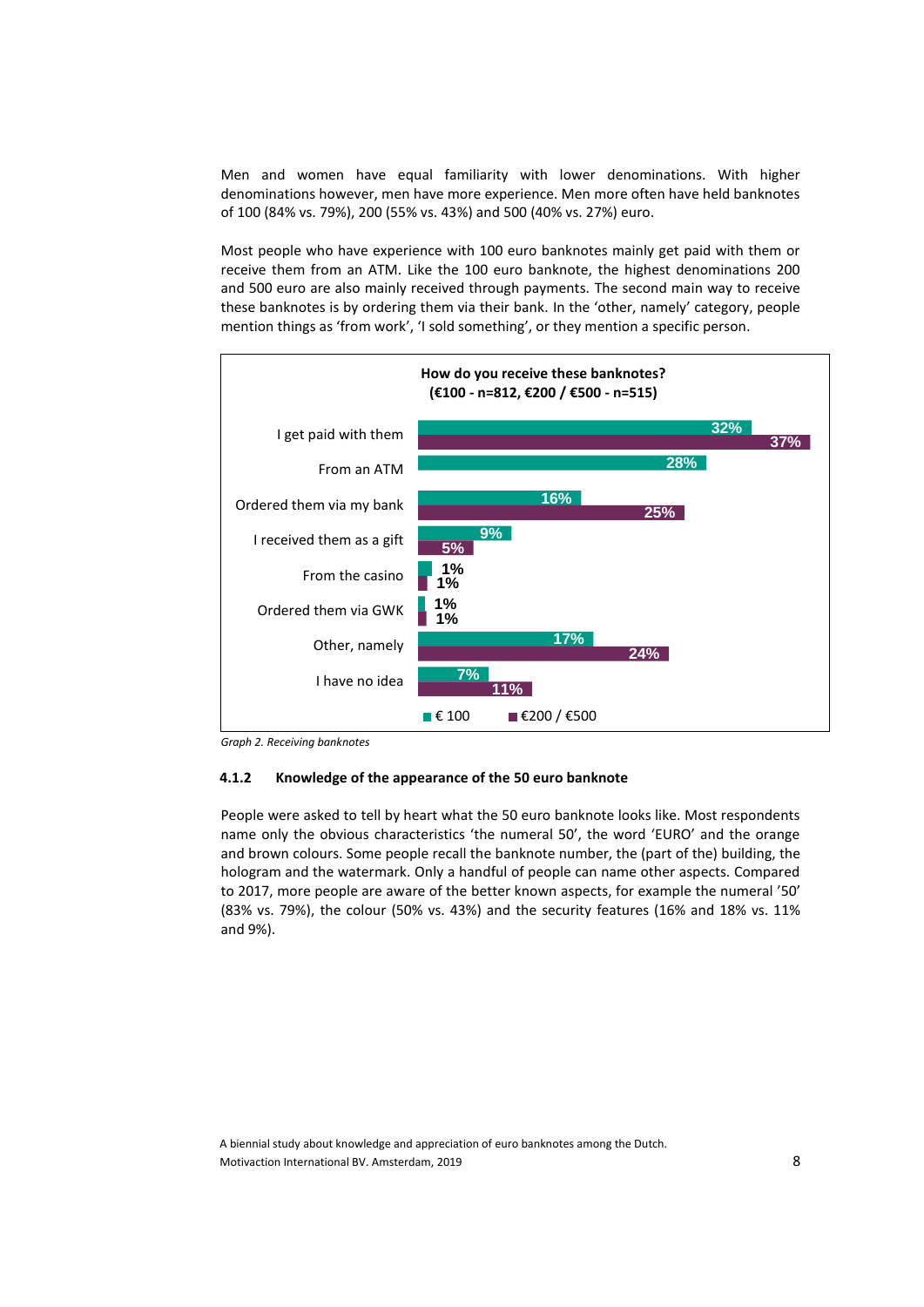

**Numeral '50' Word 'EURO' Orange/brown Old building**

|                          | 50 EURO                                                              |      |      |
|--------------------------|----------------------------------------------------------------------|------|------|
|                          |                                                                      | 2017 | 2019 |
| <b>Colours</b>           |                                                                      |      |      |
| $\overline{a}$           | Orange:                                                              | 43%  | 50%  |
|                          | Brown:                                                               | 33%  | 30%  |
|                          | Other colours:                                                       | 41%  | 37%  |
|                          | <b>Buildings</b>                                                     |      |      |
|                          | (Part of) building/(old) building:                                   | 14%  | 17%  |
|                          | Bridge:                                                              | 5%   | 5%   |
|                          | Arch, door:                                                          | 4%   | 4%   |
|                          | Window:                                                              | 1%   | 3%   |
|                          | <b>Security features</b>                                             |      |      |
|                          | Watermark/arch in watermark:                                         | 11%  | 16%  |
|                          | Hologram/silver seal/foil on the front:                              | 9%   | 18%  |
| Other                    |                                                                      |      |      |
| $\overline{\phantom{a}}$ | (European) stars/circle with stars:                                  | 5%   | 6%   |
|                          | (Countries) of Europe/map of Europe:                                 | 5%   | 3%   |
|                          | (European) flag:                                                     | 3%   | 3%   |
|                          | Euro symbol:                                                         | 3%   | 4%   |
|                          | Thin lines:                                                          | 2%   | 1%   |
|                          | Renaissance:                                                         | 0,1% | 0,6% |
|                          | Other images/signs:                                                  | 10%  | 22%  |
|                          | Other texts/numerals:                                                | 16%  | 24%  |
|                          | <b>Numerals</b>                                                      |      |      |
| $\overline{a}$           | The numeral '50':                                                    | 79%  | 83%  |
|                          | Banknote number:                                                     | 16%  | 21%  |
|                          | The numeral 50 in the watermark:                                     | 2%   | 3%   |
|                          | Year, date:                                                          | 2%   | 3%   |
| $\overline{\phantom{a}}$ | The see-through numeral:                                             | 1%   | 2%   |
| <b>Texts</b>             |                                                                      |      |      |
| $\overline{\phantom{a}}$ | The word EURO:                                                       | 30%  | 33%  |
|                          | The word $EYP\Omega$ (the text euro in Greek):                       | 6%   | 8%   |
|                          | The euro symbol:                                                     | 4%   | 5%   |
|                          | Signature of the President of the European Central Bank (Duisenberg, |      |      |
|                          | Trichet, Draghi):                                                    | 5%   | 7%   |
|                          | Abbreviation of European Central Bank in 5 versions:                 | 4%   | 3%   |
|                          | The name 'Europese Centrale Bank' (in Dutch):                        | 3%   | 4%   |
|                          | Small print:                                                         | 1%   | 2%   |
|                          | Copyright notice:                                                    | 1%   | 0,2% |
|                          | Don't know                                                           |      |      |
|                          | Can not mention images/signs/colours:                                | 15%  | 11%  |
|                          | Can not mention numerals/texts:                                      | 16%  | 12%  |

*Table 2. Spontaneous description of the 50 euro banknote Green=significant increase compared to 2017*

*Red=significant decrease compared to 2017*

#### **4.1.3 Expectations for cash payments**

About half of the respondents expect to be paying less in cash in five years. More people expect to be paying as much in cash as now (28%) than people expecting to not be paying in cash at all anymore (21%). A very small group of people has no opinion on this topic.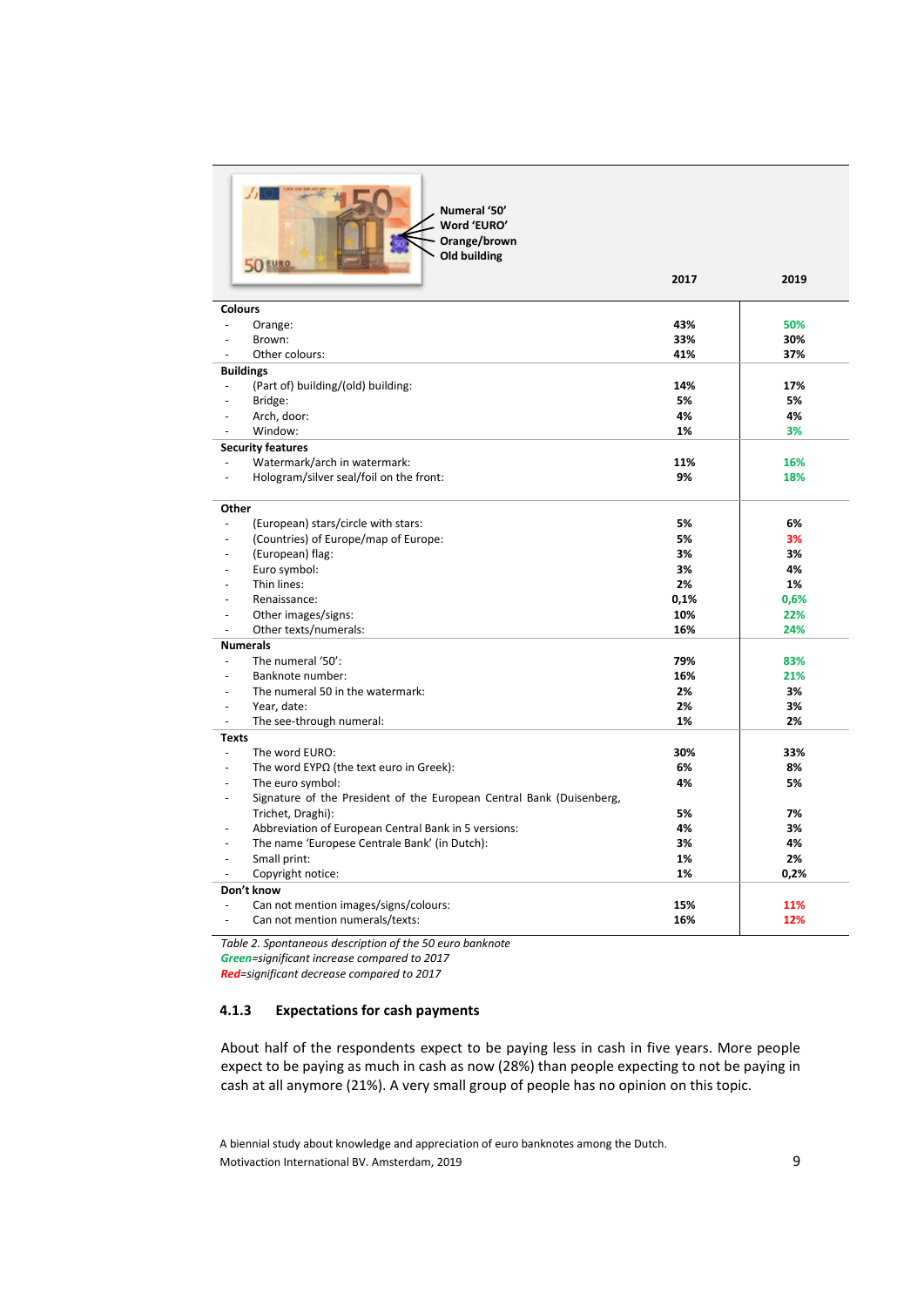Younger people more often have the expectation that they will not be paying in cash at all within five years than middle aged or older people. People with higher educational levels share this expectation with younger people.



*Graph 3. Cash payments in five years*

Electronic alternatives are considered to be the main reason for the expected decrease in cash payments. Both because electronic payments will become more common (73%) and because shopkeepers will not accept cash anymore, having electronic alternatives (14%). A small group of people claims it will be safer without cash payments (4%) and says they are already hardly paying in cash anymore (4%). In the 'other, namely' category people have mentioned 'safety', 'technological developments', 'I hardly pay with cash now/the development won't stop' and 'it's easier'.



*Graph 4. Decrease in cash payments, reasons*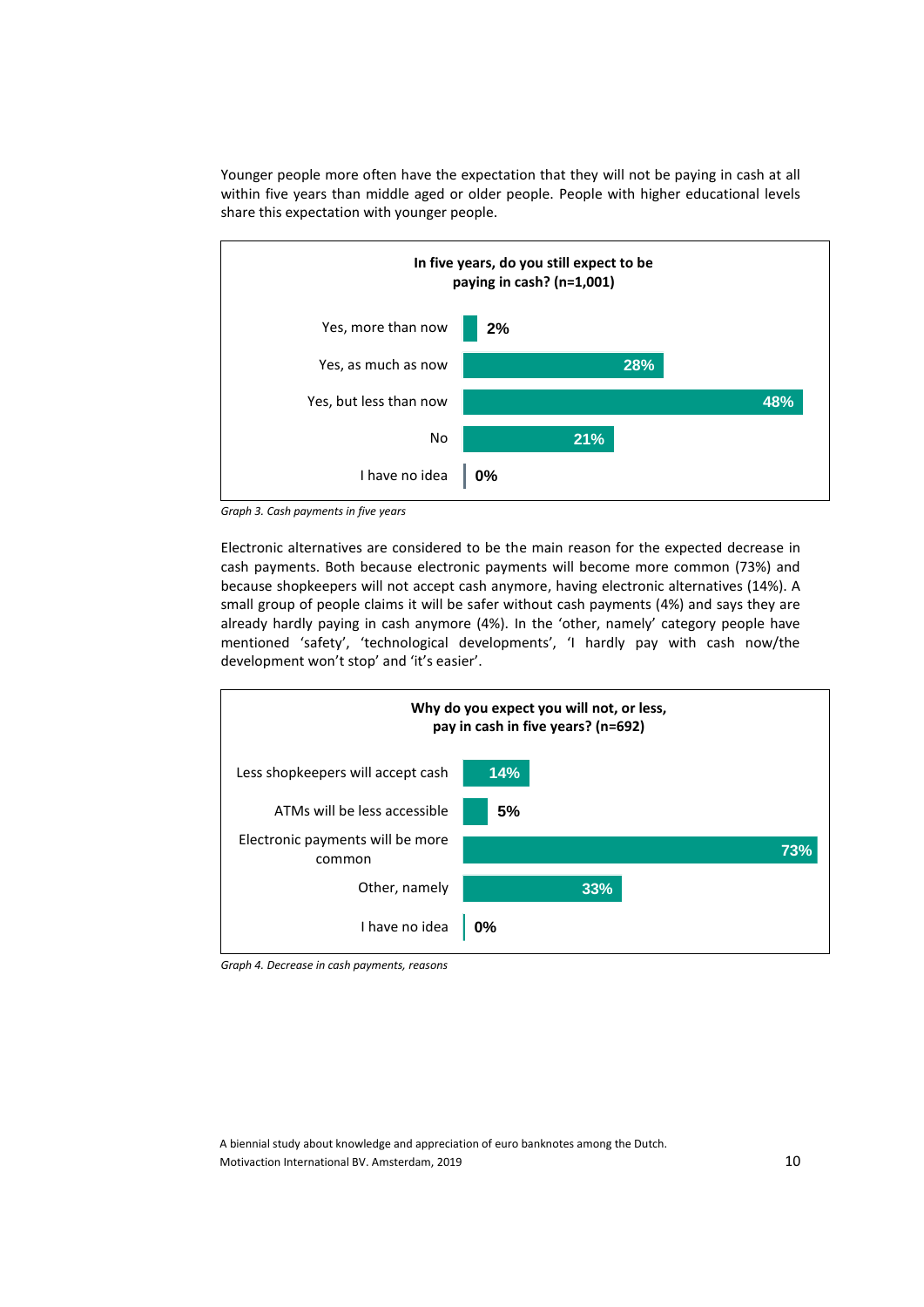## **4.2 Appreciation of the euro banknotes**

## **4.2.1 Design of the euro banknotes**

Most respondents find the banknotes neither pretty nor ugly or have no opinion. When respondents do have an opinion most are positive. The 20 euro banknote is judged as the most beautiful banknote, closely followed by the 500 euro banknote. However, a lot of respondents have difficulty forming an opinion about the higher denominations. Overall, just a few people are negative. The 5 euro banknote receives the most negativity, a result displayed in 4.2.2. as well.

| How do you find the banknotes look like?<br>(n=1,001)                                                                                                              |     |            |     |            |     |             |  |
|--------------------------------------------------------------------------------------------------------------------------------------------------------------------|-----|------------|-----|------------|-----|-------------|--|
| € 5 2,9                                                                                                                                                            | 4%  | 22%        |     | 53%        |     | 12%<br>4%5% |  |
| € 10 2,6                                                                                                                                                           | 5%  | 35%        |     |            | 49% | 7%          |  |
| € 20 2,4                                                                                                                                                           | 11% | 39%<br>42% |     |            |     | 4%          |  |
| € 50 2,5                                                                                                                                                           | 11% | 33%        |     |            | 45% | 6%          |  |
| € 100 2,5                                                                                                                                                          | 12% | 25%        |     | <b>39%</b> | 5%  | 19%         |  |
| € 200 2,5                                                                                                                                                          | 10% | 18%        |     | 32%        | 4%  | 35%         |  |
| € 500 2,4                                                                                                                                                          | 12% | <b>17%</b> | 28% |            |     | 38%         |  |
| $\blacksquare$ Fairly nice<br>■ Very nice<br>$\blacksquare$ Fairly ugly<br>$\blacksquare$ In between, not pretty, not ugly<br>Absolutely don't know<br>■ Very ugly |     |            |     |            |     |             |  |

*Graph 5. Appreciation of the banknotes Percentages below 3% are not textually displayed in the graph. Red numerals show the mean score on the 5 point scale. The lower the score, the more the banknote is appreciated*

The introduction of the 5 and 10 euro banknotes of the new series received appreciation in 2015. However, that appreciation of the new 5 euro has since decreased. This year, the new 10 euro banknote shows a decrease in appreciation as well. The stable appreciation of the new 20 euro banknote shows no change.



*Graph 6. Appreciation of the banknotes of € 5, €10 and €20 through time (according to the dichotomic method<sup>1</sup> )*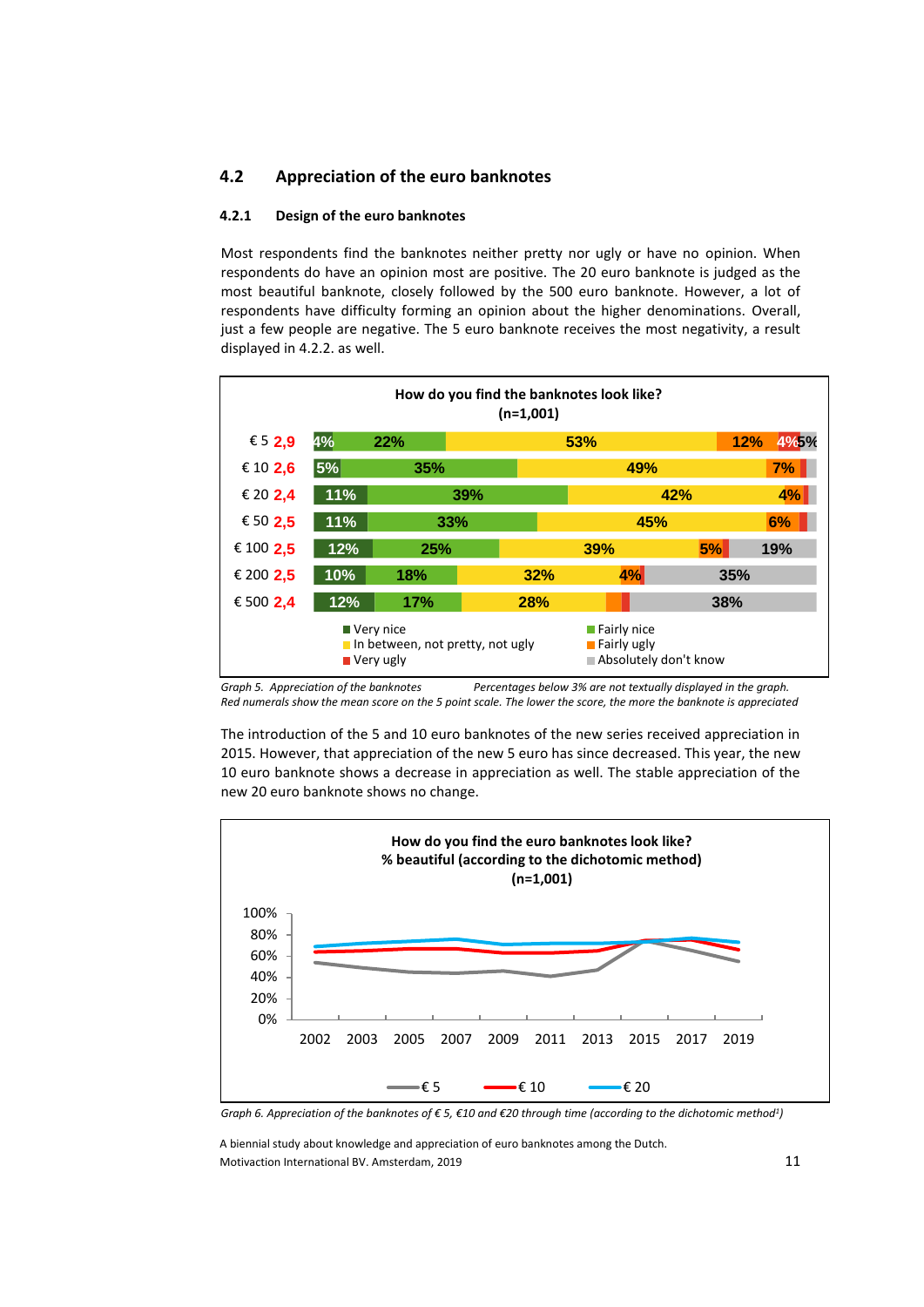The appreciation of the three lowest denominations has decreased for the first time since 2009. Since 2009, the appreciation was more or less stable. The average appreciation for the 50 euro banknote shows no variation.



*Graph 7. Appreciation of the banknotes of the old series through time (according to the dichotomic method<sup>1</sup> )*

In 2017, there was stabilization in average appreciation of the complete set of banknotes after an increase in 2015. That increase was partly reducible to an increased appreciation of the new series 5 and 10 euro banknotes. In 2019, we see a decrease in the average appreciation of the total set of banknotes, 67%.



*Graph 8. Average appreciation of the euro banknotes through time*

 $\overline{a}$ 

<sup>1</sup> Dichotomic method:

<sup>%</sup> beautiful =  $($ % 'Very nice' + % 'Fairly nice' +  $(0,5,8)$ ' In between') (total number of respondents minus 'Absolutely don't know') \* 100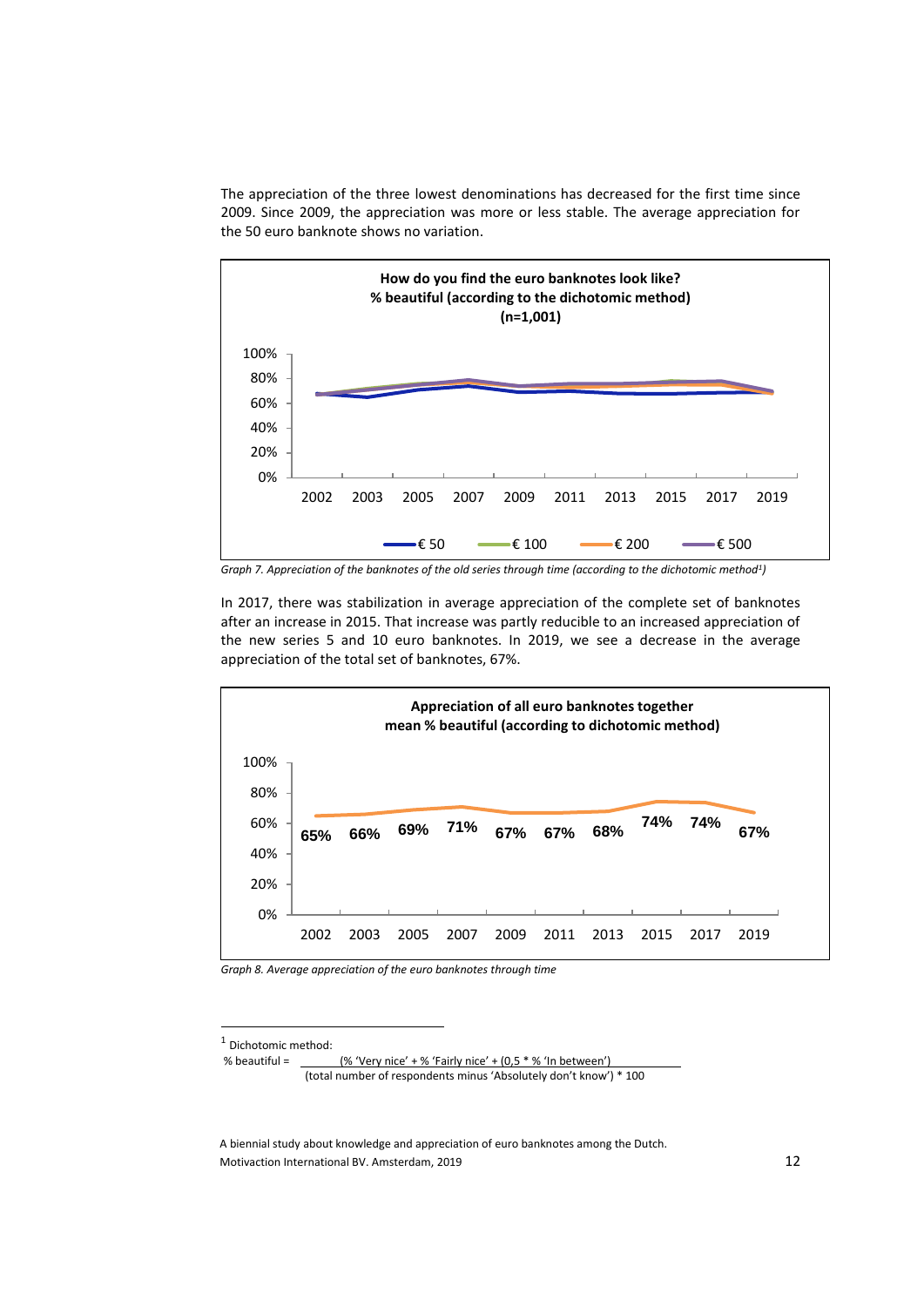With all banknotes lined up, the 20 euro banknote is considered to be the most beautiful (31%), followed by the 50 euro banknote (22%) and the 500 euro banknote (12%). Only 1 percent finds the 5 euro banknote the most beautiful.



*Graph 9. Model preference of euro banknotes*

#### **4.2.2 Quality of banknotes and coins**

Most respondents find banknotes in general (very) clean, only a handful finds them (very) dirty. The quality of the 50 euro banknote is experienced higher than the 5 euro banknote. A quarter of the respondents finds 5 euro banknotes (very) dirty. In general, coins are found to be as high in quality as banknotes.



*Graph 10. Quality of the banknotes*

*Percentages below 3% are not textually displayed in the graph.*

*Red numerals show the mean score on the 5 point scale. The lower the score, the more the banknote is appreciated*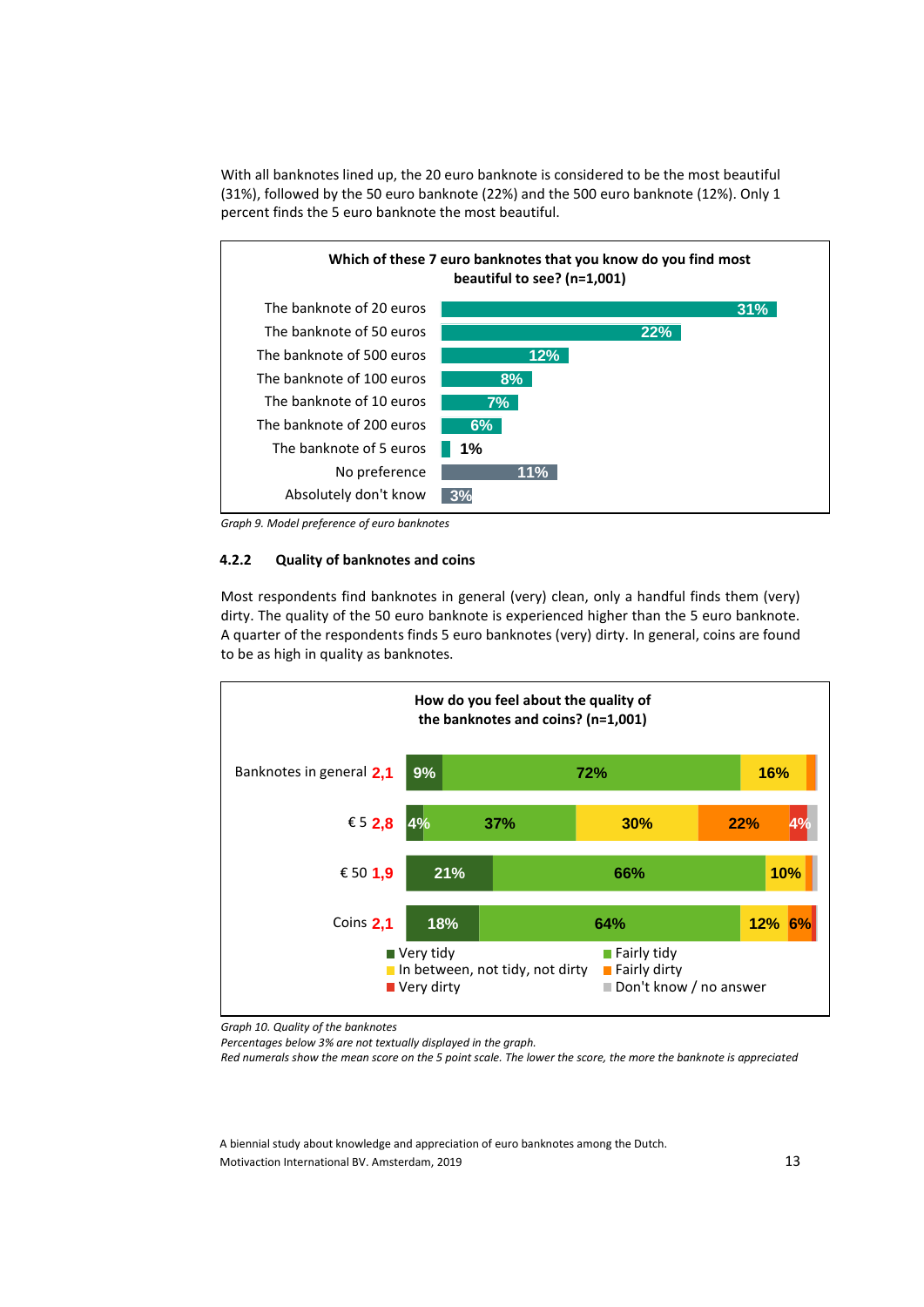More than half of the respondents have no problem differentiating the various coins. The 20-cent and 50-cent coin are considered the most similar, causing the largest doubt, closely followed by the 10-cent and 20-cent coin.



*Graph 11. Differentiating coins*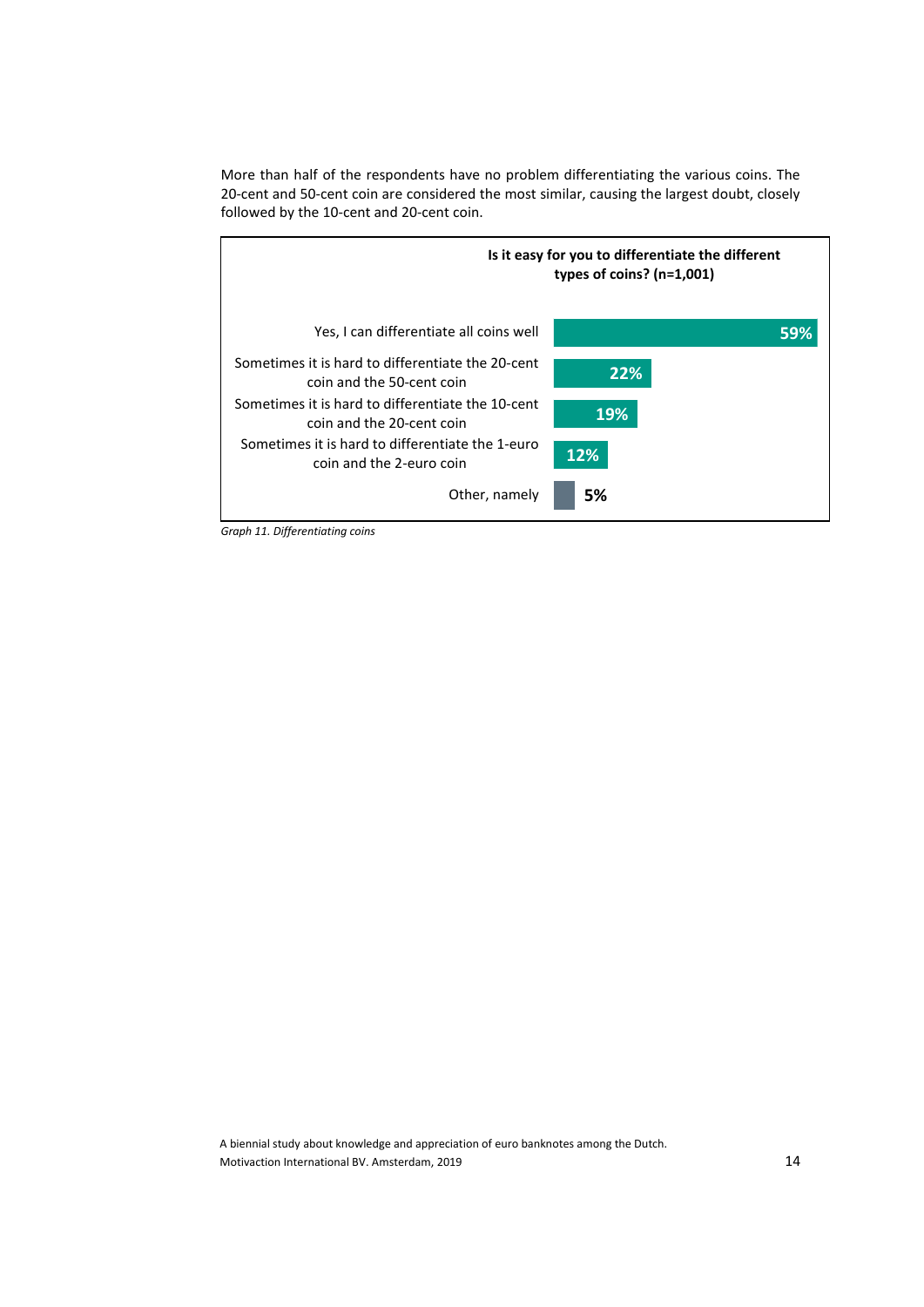## **4.3 Authentication**

## **4.3.1 Trust in authenticity**

Over the years, the trust people have in the authenticity of banknotes grows. Where in 2015 only two thirds of respondents (64%) score their trust a 7 or higher, in 2019, this number has grown to 89%.



*Graph 12. Confidence in the authenticity of euro banknotes Percentages below 3% are not textually displayed in the graph.*

Respondents have the most trust in banknotes received from an ATM. Almost every respondent scores the authenticity with a 7 or higher. The group of respondents scoring the authenticity with a 10 is the largest (39%).



*Graph 13. Confidence in the authenticity of euro banknotes received from an ATM Percentages below 3% are not textually displayed in the graph.*

A biennial study about knowledge and appreciation of euro banknotes among the Dutch. Motivaction International BV. Amsterdam, 2019 15 15 16 17 18 18 19 18 19 18 19 18 19 18 19 18 19 19 19 19 19 1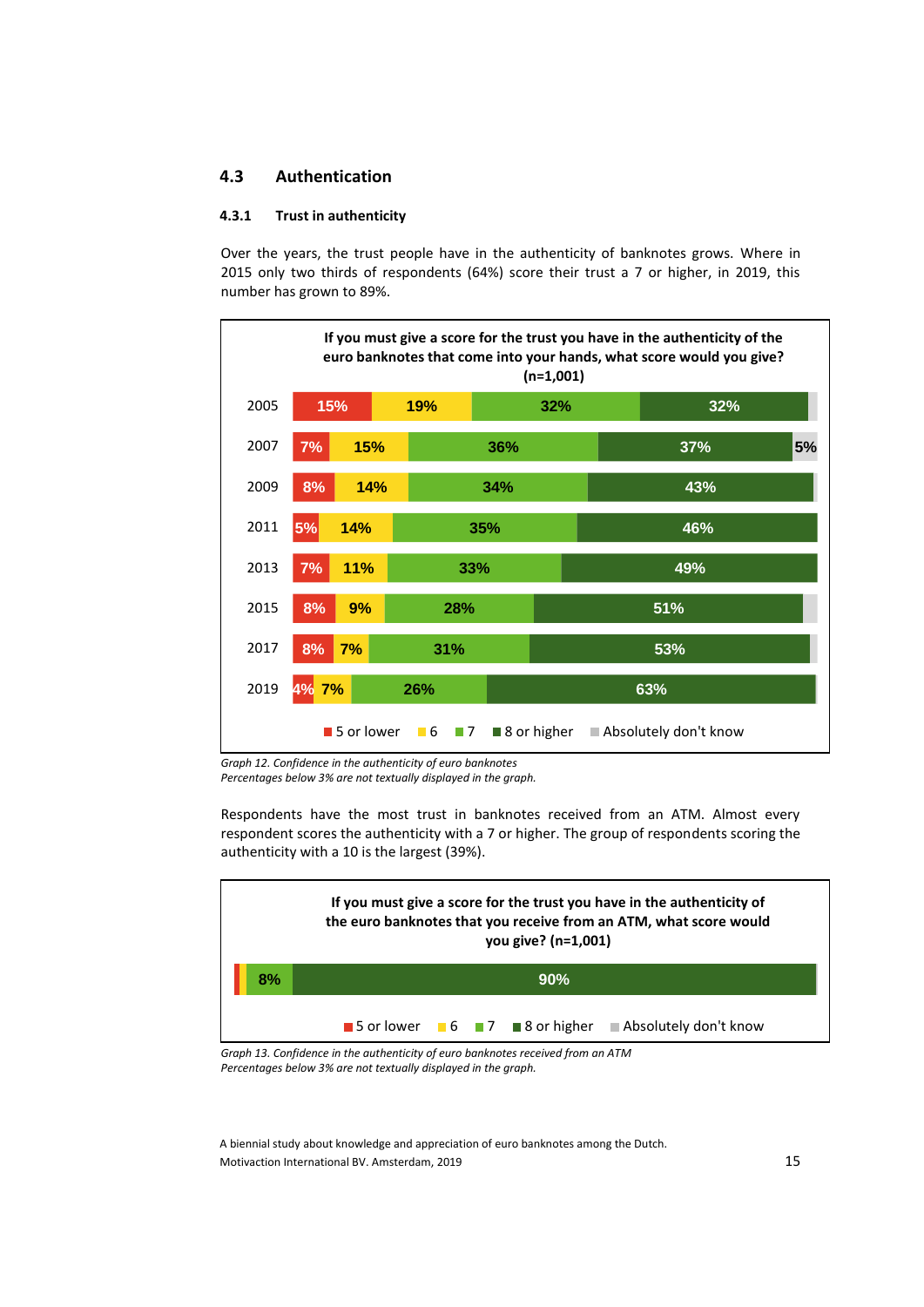People still have a lot of confidence in the authenticity of banknotes when received from a cashier, yet less than in banknotes received from an ATM.



*Graph 14. Confidence in the authenticity of euro banknotes received from a cashier as change Percentages below 3% are not textually displayed in the graph.*

Most respondents never check euro banknotes for authenticity in their personal life. Older people check banknotes less than middle aged and younger people. The reason for checking authenticity is in many cases curiosity (19%) and strange feeling paper (16%). Distrust originates also because of the person who gave them the banknote (12%) or because of recent news items (10%). Just a few people have made a habit out of checking (9%).



*Graph 15. Checking security features*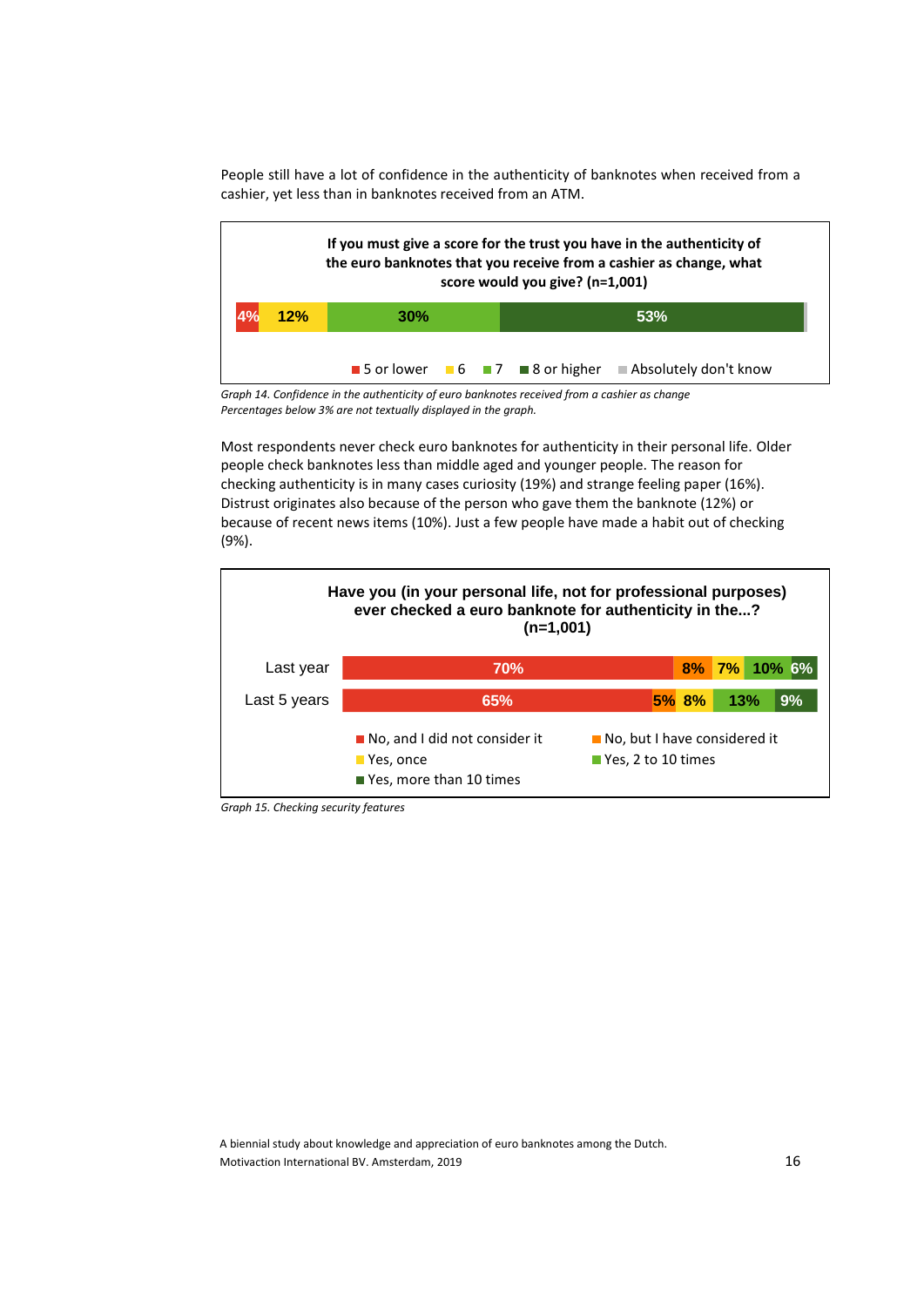## **4.3.2 Knowledge of security features**

Respondents correctly mention 2,2 features on average. The watermark is mentioned by 73%, the hologram/silver foil by 41%, making these two the best known security features.

| Year                                                                             | 2002                     | 2003                     | 2005                     | 2007                     | 2009                | 2011                      | 2013                      | 2015           | 2017           | 2019                     |
|----------------------------------------------------------------------------------|--------------------------|--------------------------|--------------------------|--------------------------|---------------------|---------------------------|---------------------------|----------------|----------------|--------------------------|
| Number of respondents                                                            | 2,002                    | 2,015                    | 1,501                    | 1,506                    | 1,058               | 1,003                     | 1,020                     | 1,010          | 1,002          | 1,001                    |
| Watermark (in %)                                                                 | 70                       | 65                       | 68                       | 65                       | 76                  | 75                        | 79                        | 71             | 68             | 73                       |
| Hologram/silver foil (in %)                                                      | 61                       | 52                       | 49                       | 43                       | 55                  | 49                        | 57                        | 37             | 37             | 41                       |
| Security thread (in %)                                                           | 31                       | 13                       | 12                       | 14                       | 15                  | 16                        | 13                        | 14             | 18             | 12                       |
| Special ink: glossy stripe (in %)                                                | 5                        | 3                        | 3                        | 4                        | $\overline{2}$      | $\overline{2}$            | 3                         | 5              | 4              | $\overline{4}$           |
| Special ink: colour changing ink (in %)                                          | 5                        | 3                        | 4                        | 4                        | 3                   | 3                         | 3                         | 3              | 4              | $\overline{\mathbf{4}}$  |
| Special ink: rolling bar (Euro series 2)*                                        | n.a.                     | n.a.                     | n.a.                     | n.a.                     | n.a.                | n.a.                      | n.a.                      | 1              | $\overline{2}$ | $\overline{2}$           |
| See-through register (in %)                                                      | $\overline{7}$           | 5                        | 5                        | 5                        | 9                   | 6                         | 8                         | 4              | 2              | 4                        |
| Raised ink, relief (in %)                                                        | $\overline{7}$           | 5                        | 9                        | 5                        | 8                   | 8                         | 14                        | 12             | $\overline{4}$ | 11                       |
| Type of paper (in %)                                                             | $\overline{7}$           | 8                        | 10                       | $\overline{7}$           | 14                  | 11                        | 17                        | 12             | 16             | 24                       |
| Micro-text (in %)                                                                | 3                        | $\overline{4}$           | 4                        | 4                        | 6                   | 6                         | 4                         | $\overline{2}$ | $\overline{2}$ | 3                        |
| Ultra Violet (UV), total (in %)                                                  | 11                       | 16                       | 23                       | 18                       | 27                  | 16                        | 16                        | 17             | 15             | 11                       |
| - dull paper (in %)                                                              | 1                        | $\overline{2}$           | 5                        | $\overline{4}$           | 3                   | 2                         | 3                         | 3              | 3              | $\overline{2}$           |
| - fluorescent fibres (red, blue, green)(in %)                                    | 5                        | 9                        | 12                       | $\overline{7}$           | 16                  | 8                         | 8                         | 8              | $\overline{7}$ | 6                        |
| - ink brightens up (front, e.g. flag, signature) (in %)                          | 3                        | 3                        | 3                        | 3                        | 5                   | 3                         | $\overline{c}$            | 6              | 3              | $\boldsymbol{2}$         |
| - ink brightens up (rev. e.g. bridge, map) (in %)                                | $\overline{2}$           | $\overline{2}$           | 3                        | $\boldsymbol{2}$         | 3                   | $\ensuremath{\mathsf{3}}$ | $\ensuremath{\mathsf{3}}$ | $\Box$         | $\overline{c}$ | $\mathbf{1}$             |
| - hold under UV light, not specified (in %)                                      | $\overline{\phantom{a}}$ | $\mathbf{1}$             | 3                        | $\overline{2}$           | $\bar{\phantom{a}}$ | $\overline{\phantom{a}}$  | $\overline{\phantom{a}}$  | $\blacksquare$ | 1              | $\overline{\phantom{a}}$ |
| Infra Red (IR) (in %)                                                            | 2                        | 3                        | 5                        | 3                        | 5                   | 4                         | 9                         | 4              | 3              | 4                        |
| Average number of correct auth. features                                         | 2.3                      | 2.0                      | 2.2                      | 1.9                      | 2.0                 | 2.2                       | 2.1                       | 2.2            | 2.0            | 2.2                      |
| PARTLY INCORRECT                                                                 |                          |                          |                          |                          |                     |                           |                           |                |                |                          |
| Signs for the blind (in %)                                                       | 10                       | 11                       | 12                       | 11                       | 18                  | 14                        | 14                        | 11             | 16             | 17                       |
| Banknote numbers (in %)                                                          | 1                        | $\overline{2}$           | 3                        | $\blacksquare$           | 5                   | 5                         | 5                         | $\overline{7}$ | 6              | $\mathbf{1}$             |
| Cannot be copied (in %)                                                          | $\overline{2}$           | $\overline{\phantom{a}}$ | $\overline{\phantom{a}}$ | $\overline{\phantom{a}}$ | $\mathbf{1}$        | ÷,                        | $\blacksquare$            | $\blacksquare$ | $\blacksquare$ | $\blacksquare$           |
| Effect special pen (in %)                                                        | $\overline{\phantom{0}}$ | ÷,                       | $\mathbf{1}$             | $\overline{\phantom{a}}$ | $\overline{2}$      | $\mathbf 1$               | $\overline{2}$            | $\overline{2}$ | 4              | ÷,                       |
| <b>INCORRECT</b>                                                                 |                          |                          |                          |                          |                     |                           |                           |                |                |                          |
| Signature (in %)                                                                 | $\mathbf{1}$             | $\overline{a}$           | $\overline{a}$           | $\bar{a}$                | $\mathbf{1}$        | $\mathbf{1}$              | $\mathbf{1}$              | $\mathbf{1}$   | $\mathbf{1}$   |                          |
| Average number of correct, partly correct<br>and incorrect authenticity features | 2.4                      | 2.2                      | 2.3                      | 2.1                      | 2.1                 | 2.3                       | 2.6                       | 2.4            | 2.2            | 2.5                      |
| <b>DON'T KNOW ANY</b>                                                            |                          |                          |                          |                          |                     |                           |                           |                |                |                          |
| Cannot recall any auth. feature (in %)                                           | 11                       | 18                       | 15                       | 19                       | 7                   | 11                        | 6                         | 13             | 14             | 9                        |

*Table 3. Awareness of security features*

*Green=significant increase compared to 2017*

*Red=significant decrease compared to 2017*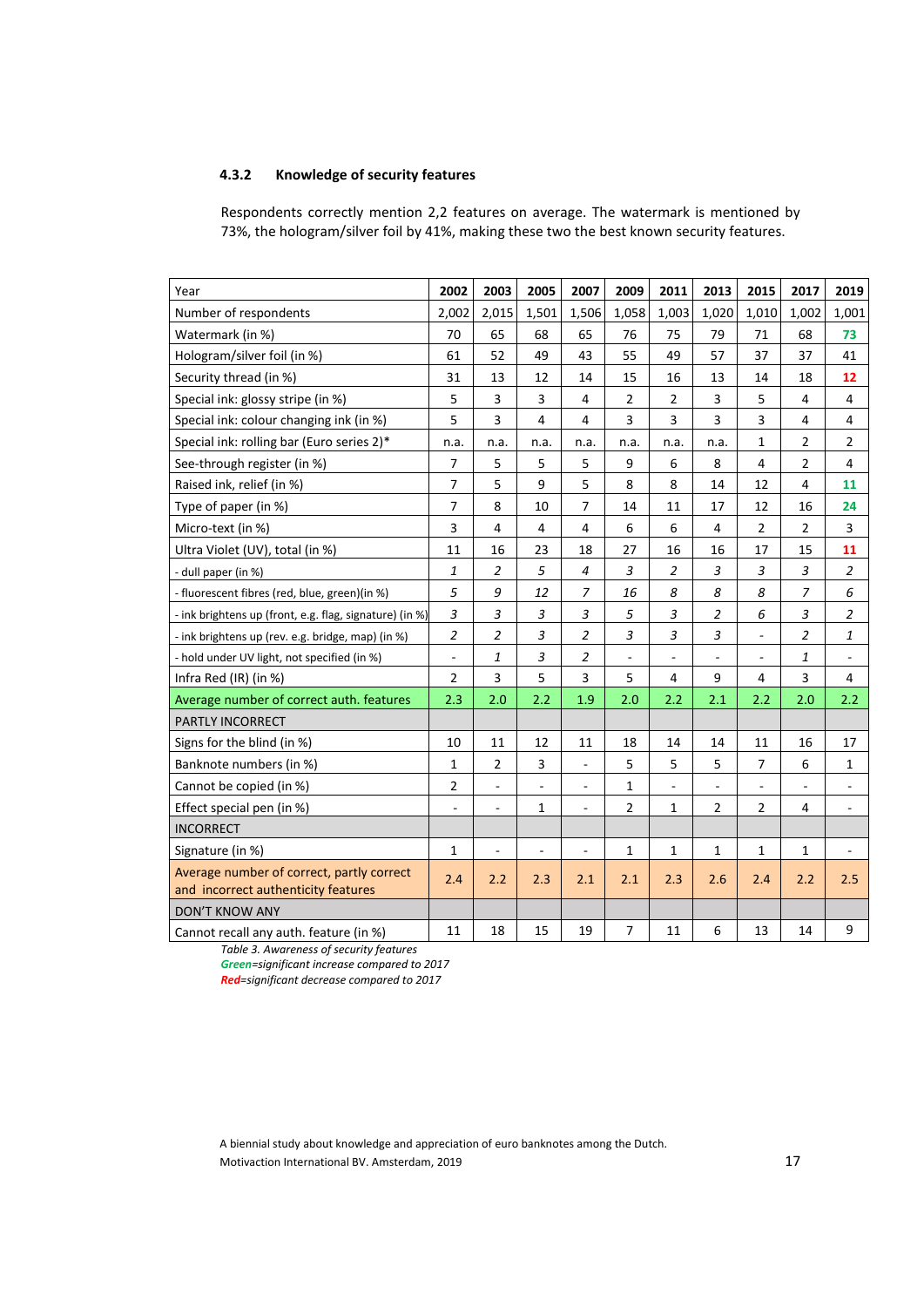In 2017, 84% of the respondents spontaneously mentioned at least one of the security features. In 2019, 88% did. 19% mention only one feature, 30% mention two features, 25% three features and 14% four features or more.

| Number of security feature mentioned         | 2017 | 2019 |
|----------------------------------------------|------|------|
| At least one of the security features (in %) | 84   | 88   |
| One security feature (in %)                  | 23   | 19   |
| Two security features (in %)                 | 29   | 30   |
| Three security features (in %)               | 19   | 25   |
| Four security features or more (in %)        | 13   | 14   |

*Table 4. Number of security features mentioned*

*Green=significant increase compared to 2017*

*Red=significant decrease compared to 2017*

Middle aged respondents have the most knowledge about security features, while older respondents have the least. Almost all middle aged respondents can name at least one security feature and on average, they mention 2,5.

|                 | n   | % that mentions at least<br>one security feature | Average number of<br>correct security features<br>mentioned | Average number of<br>security features<br>mentioned (incl.<br>incorrect) |
|-----------------|-----|--------------------------------------------------|-------------------------------------------------------------|--------------------------------------------------------------------------|
| 18-29 years old | 205 | 89%                                              | 2,2                                                         | 2,6                                                                      |
| 30-49 years old | 354 | 95%                                              | 2,5                                                         | 2,9                                                                      |
| 50-75 years old | 442 | 83%                                              | 1,9                                                         | 2,2                                                                      |

*Table 5. Awareness of security features per age*

As discussed, the watermark is the best known security feature. However, few know what the watermarks represent. When asked about the watermark in the new series 20 euro banknote, some people (5%) mention the watermark of the new series 20 euro banknote, the portrait of princess Europa. The watermark of the old series 20 euro banknote, the building, is mentioned by 3% of respondents. Only 1% mentions the numeral 20, while this watermark appears in both the old series as the new series. When asked about the watermark in the 50 euro banknote, 3% mentions the building.

#### **What do you know about the watermark of the €20 banknote/the €50 banknote, what does it represent?**

|                                | 50 EURO                      |
|--------------------------------|------------------------------|
| Portrait of Europa/woman: 5%   | Arch/door: 1%                |
| Bridge: 1%                     | Portrait of Europa/woman: 3% |
| (Piece of) arch/door: 1%       | Bridge: 1%<br>-              |
| Numeral 20: 1%                 | Same image as printed: 0,2%  |
| Same image as printed: 0,4%    | <b>Numeral 50: 1%</b>        |
| Other: 7%                      | Other: 8%                    |
| o Person/face: 2%              | Building/temple/church: 3%   |
| Building/church: 3%<br>$\circ$ | Person/face: 2%<br>$\circ$   |
| Other: 1%<br>$\circ$           | Bird/animal: 1%              |
| <b>Bird: 1%</b><br>$\circ$     | Other: 0,7%<br>$\circ$       |
| Don't know: 86%                | Don't know: 87%              |

*Table 6. Awareness of watermark*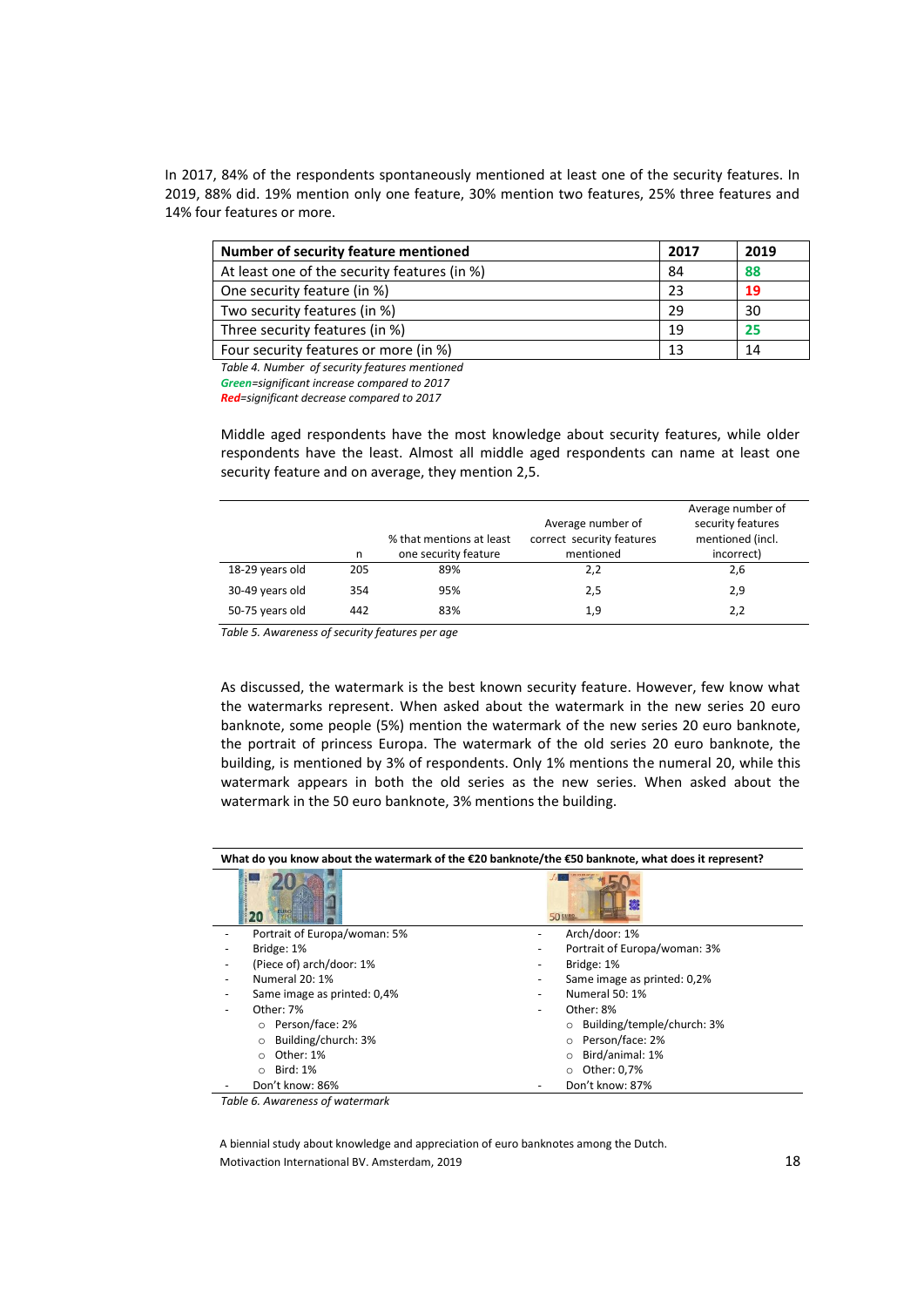## **Appendix 1: Infographic (in Dutch)**

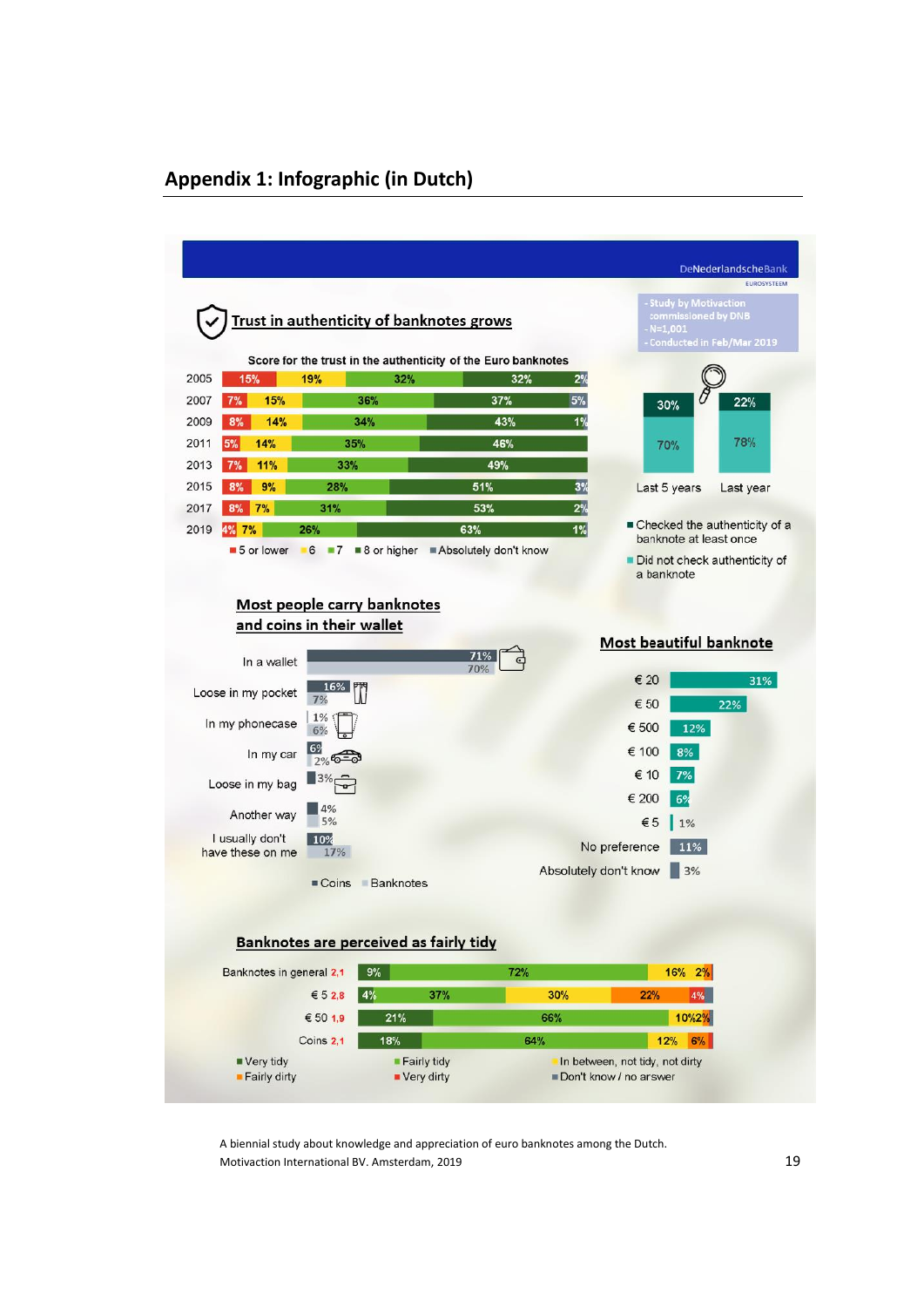## **VRAAG 1. Introductie**

Goeden..., u spreekt met ... van …. Wij doen momenteel een onderzoek naar de eurobankbiljetten en daarvoor zou ik graag enkele vragen stellen aan de jongst aanwezige man van 18 jaar of ouder (indien niet aanwezig, vraag naar jongst aanwezige vrouw van 18 jaar of ouder). Het onderzoek duurt ongeveer een kwartiertje, heeft u nu even tijd?

- 1 **Ja**, onderzoek kan nu plaatsvinden
- 2 Nee, maak afspraak
- 3 Nee, wil niet meedoen; noteer weigering

## **VRAAG 2. Betalen met cash over 5 jaar SINGLE**

We willen het met u hebben over het betalen met cash, dus met munten en biljetten.

Verwacht u over vijf jaar nog met cash te betalen?

- 1 Ja, meer dan nu
- $2 \Box$  Ja, net zoveel als nu
- 3 Ja, maar minder dan nu
- 4 Nee
- 5 Heeft geen idee

## **VRAAG 3. Betalen met cash over 5 jaar MULTIPLE**

Indien respondent bij vraag 2 niet of minder heeft geantwoord.

Wat is de reden dat u verwacht over 5 jaar minder/niet meer met cash te betalen?

- 1 Winkeliers zullen minder contant geld accepteren
- 2 Geldautomaten zijn lastig te bereiken
- 3 Elektronisch betalen wordt steeds makkelijker
- 4 Anders, namelijk
- 5 Weet niet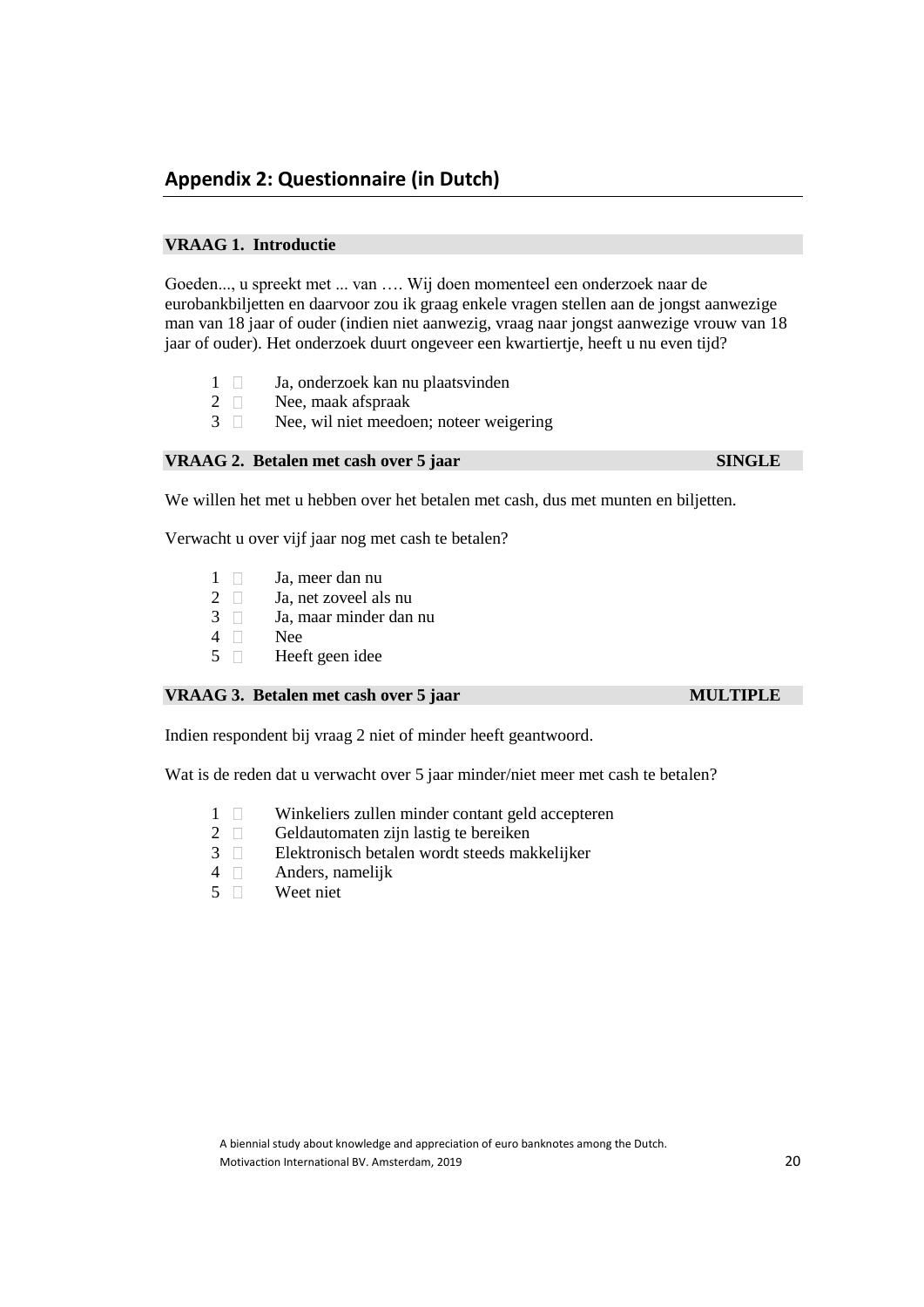## **VRAAG 4. Geholpen antwoord op denominaties in handen gehad MULTIPLE**

Welke van de volgende eurobankbiljetten heeft u wel eens in handen gehad:

- 1 **Biljet van 5 euro**
- 2  $\Box$  Biljet van 10 euro<br>3  $\Box$  Biljet van 20 euro
- 3 Biljet van 20 euro
- 4 Biljet van 50 euro<br>5 Biljet van 100 euro
- 5 Biljet van 100 euro
- 6 Biljet van 200 euro<br>7 Biljet van 500 euro
- 7 □ Biljet van 500 euro<br>8 □ Geen van deze
- Geen van deze

## **VRAAG 5. Geholpen antwoord op denominaties in handen gehad MULTIPLE**

Ik vraag u nu specifiek naar de hoge waarden. Heeft u het afgelopen jaar wel eens een biljet van 100, 200 of 500 euro in handen gehad?

- 1 Nee
- 2 **E**en biljet van 100 euro
- 3 Een biljet van 200 euro
- 4 Een biljet van 500 euro

## **VRAAG 6. Herkomst biljet van €100** MULTIPLE

Filter: alleen vragen indien respondent bij Vraag 4 aangeeft ooit een biljet  $\epsilon$ 100

Hoe komt u aan biljetten van €100?

- 1 Bestellen via mijn bank
- 2  $\Box$  Bestellen via GWK<br>3  $\Box$  Ik krijg ermee betaa
- Ik krijg ermee betaald
- 4 Van het casino
- 5 Ik heb ze als cadeau gekregen
- 6  $\Box$  Uit een geldautomaat<br>7  $\Box$  Anders, namelijk
- 7 Anders, namelijk
- 8 Weet niet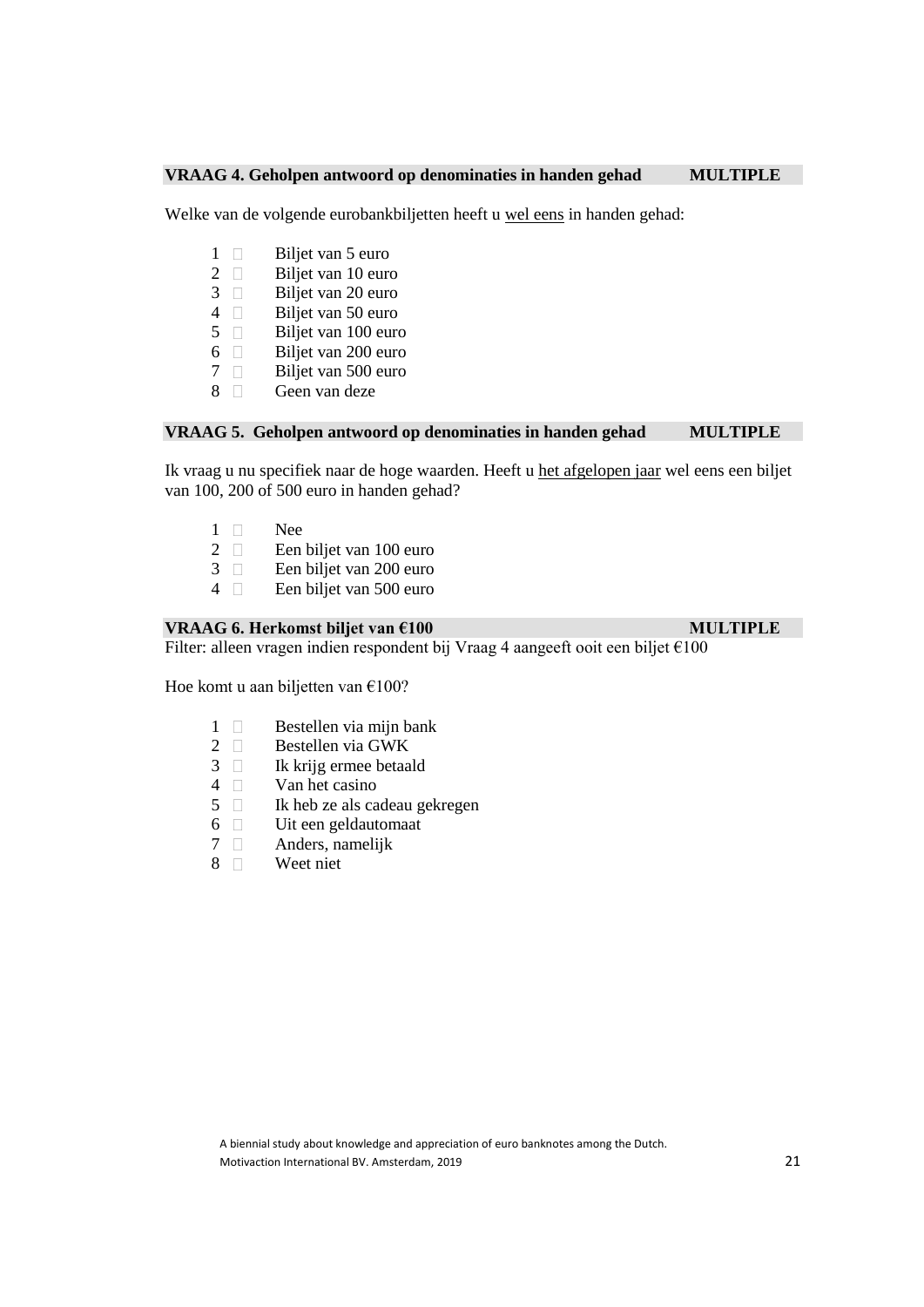## **VRAAG 7. Herkomst biljet van €200 en €500 MULTIPLE**

Filter: alleen vragen indien respondent bij Vraag 4 aangeeft ooit een biljet €200 of €500 in handen heeft gehad

Hoe komt u aan biljetten van €200 of €500?

- 1 Bestellen via mijn bank
- 2  $\Box$  Bestellen via GWK<br>3  $\Box$  Ik krijg ermee betaa
- Ik krijg ermee betaald
- $4 \square$  Van het casino<br>5  $\square$  Ik heb ze als ca
- Ik heb ze als cadeau gekregen
- $6 \Box$  Anders, namelijk
- 7 Weet niet

## **VRAAG 8. Spontaan antwoord m.b.t. beeldelementen euro 50 MULTIPLE**

We willen het nu met u hebben over het eurobankbiljet van 50 euro. Wilt u zo uitvoerig mogelijk uit uw hoofd vertellen wat er op het biljet van 50 euro te zien is aan afbeeldingen, tekens, kleuren, enz.? Het gaat niet om cijfers en andere teksten!

Tweemaal doorvragen:

- 1) Kunt u nog meer noemen?
- 2) Wat is er nog meer te zien afgezien van de teksten?

Enq: Niet oplezen, goed doorvragen.

- 3 **D** (Deel van) gebouw\(oud) gebouw
- 4 Renaissance tijd\stroming
- 5 Poort, deur
- 6 Raam
- 7 Brug
- 8 Oranje\oranje kleuren
- 9 Bruin\bruine kleuren
- 10 Noemt andere kleuren
- 11 Vlag\Europese vlag
- 12 Sterren\Europese sterren, cirkel met sterren
- 13 (Landen van) Europa\Kaart van Europa
- 14 Het eurosymbool
- 15 Hologram, zilverkleurige zegel, folie aan de voorzijde
- 16 Watermerk\de poort in het watermerk
- 17 Dunne lijnen
- 18 **Anders**, namelijk
- 19 Weet niets te noemen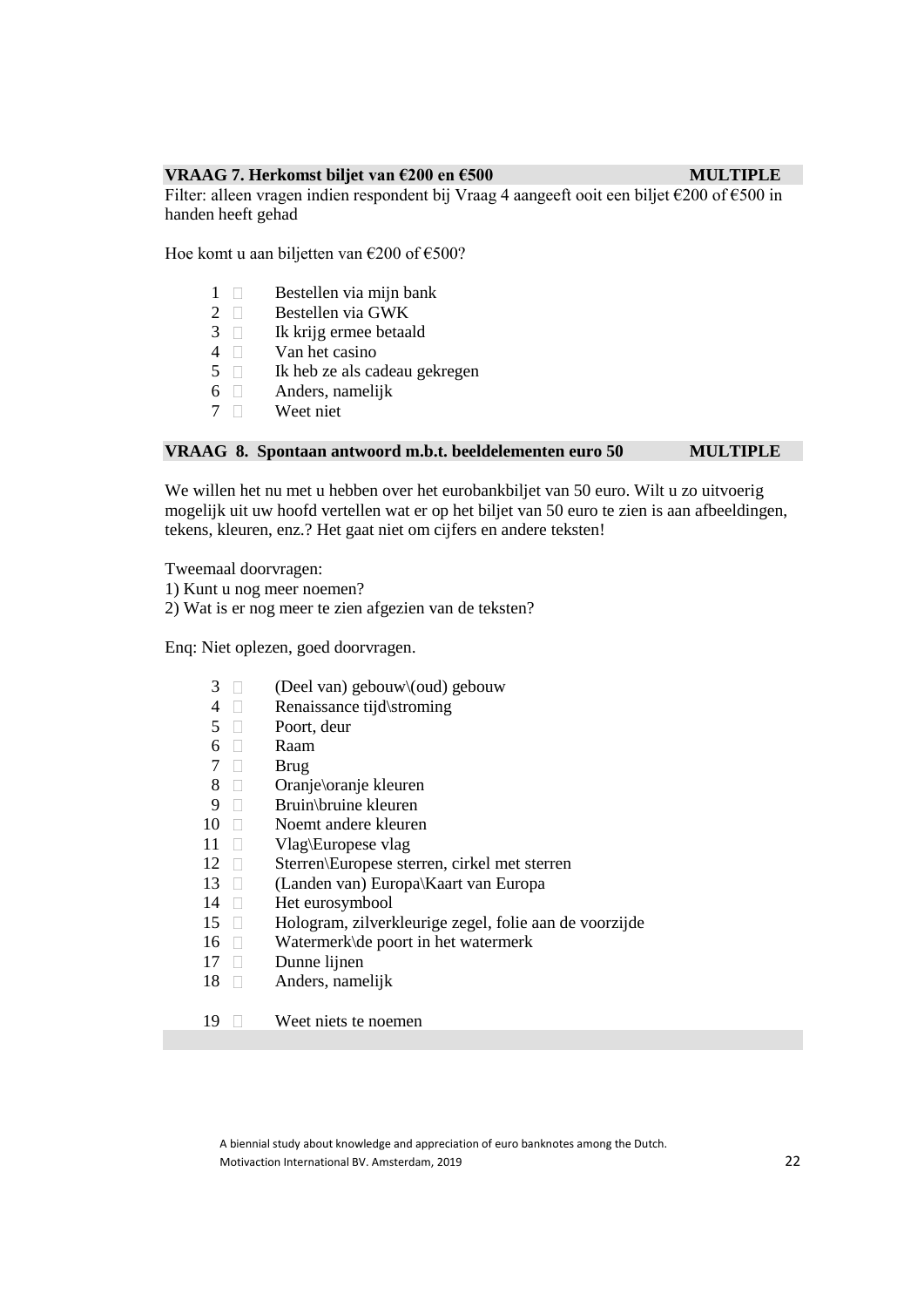## **VRAAG 9. Spontaan antwoord m.b.t. tekstelementen euro 50 MULTIPLE**

Op het eurobiljet van 50 euro staan ook cijfers en andere teksten. Kunt u zo uitgebreid mogelijk uit het hoofd vertellen welke cijfers, getallen, en teksten op dit biljet van 50 euro te lezen zijn?

Tweemaal doorvragen:

- 1) Kunt u nog andere teksten noemen?
- 2) Kunt u nog meer teksten noemen?

Enq: Niet oplezen, goed doorvragen.

- 3 Het woord EURO
- 4  $\Box$  Het woord EYPO $\setminus$  (de tekst euro in het grieks)
- 5 Het eurosymbool
- 6 Het cijfer '50'\het getal '50'
- 7 Handtekening president Europese Centrale Bank (bijv. Duisenberg, Trichet, Draghi)
- 8 Bankbiljetnummer(s)
- 9 Het cijfer 50 in het watermerk
- 10 Auteursrechtaanduiding, copyright teken, kleine c met cirkeltje
- 11  $\Box$  Afkorting Europese Centrale Bank in 5 varianten (BCE, ECB, EZB, EKT, EKP)
- 12 De naam 'Europese Centrale Bank'
- 13 De naam 'European Central Bank'
- 14 **Jaartal**, datum
- 15 **Kleine lettertjes**
- 16 Het doorzichtcijfer (het 'halve' cijfer wordt compleet zichtbaar wanneer het biljet tegen het licht wordt gehouden)
- 17 Anders, namelijk
- 18 Weet niets te noemen

## **VRAAG 10. Waardering euro 5**

Hoe vindt u dat dit biljet van 5 euro eruitziet?

Vindt u het erg mooi, tamelijk mooi, tamelijk lelijk of erg lelijk, of zo'n beetje er tussenin?

- 1 Erg mooi
- 2 Tamelijk mooi
- 3 Er tussen in, niet mooi, niet lelijk
- $4 \Box$  Tamelijk lelijk
- $5 \Box$  Erg lelijk

6 Weet absoluut niet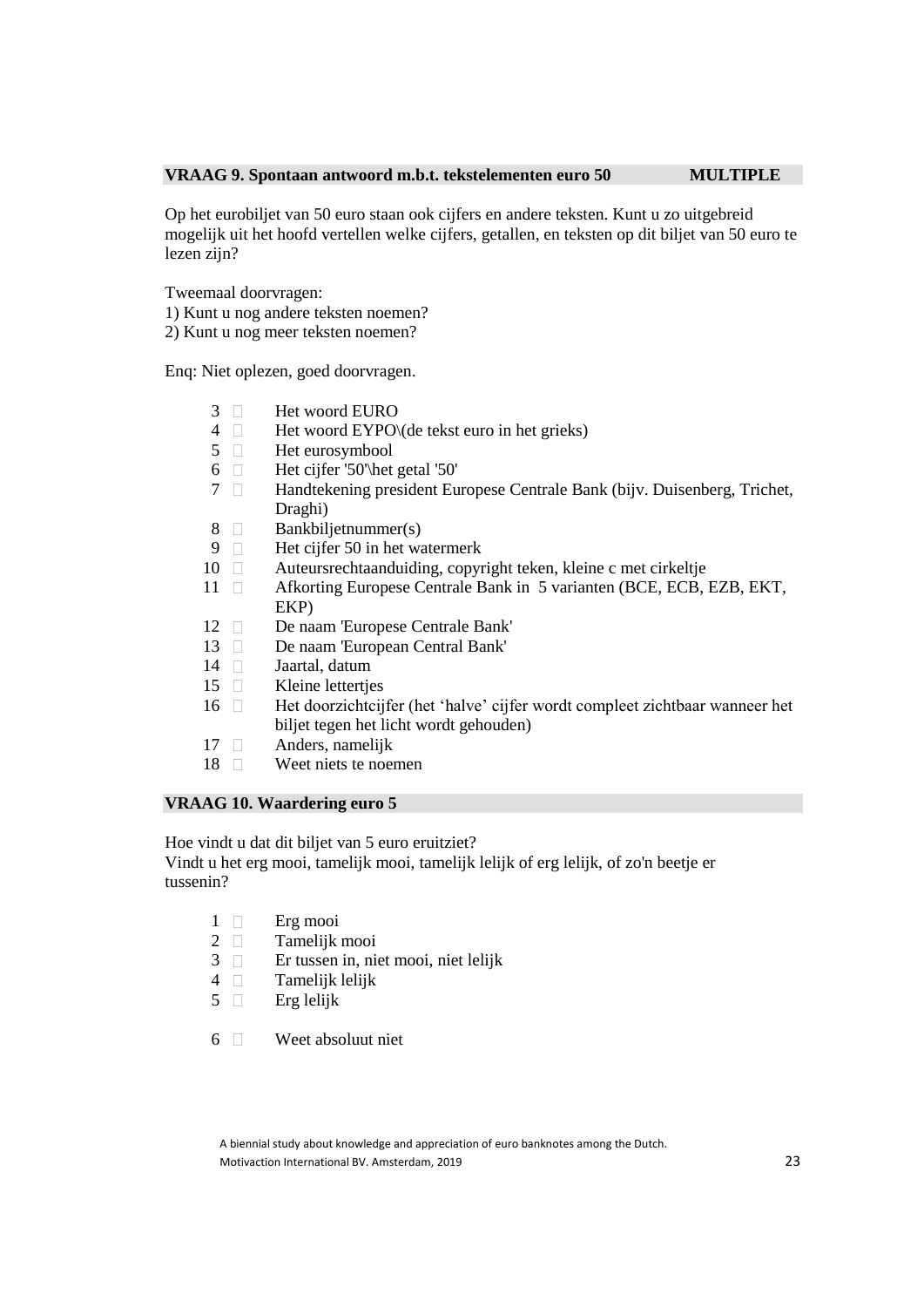## **VRAAG 11. Waardering euro 10**

Hoe vindt u dat dit biljet van 10 euro eruitziet?

Vindt u het erg mooi, tamelijk mooi, tamelijk lelijk of erg lelijk, of zo'n beetje er tussenin?

- 1 **Erg** mooi
- 2  $\Box$  Tamelijk mooi 3  $\Box$  Er tussen in, nie
- 3 Er tussen in, niet mooi, niet lelijk
- 4  $\Box$  Tamelijk lelijk<br>5  $\Box$  Erg lelijk
- 5 Erg lelijk
- 6 Weet absoluut niet

## **VRAAG 12. Waardering euro 20**

Hoe vindt u het eurobiljet van 20 euro eruitzien? Vindt u het erg mooi, tamelijk mooi, tamelijk lelijk of erg lelijk, of zo'n beetje er tussenin?

- 1 **Erg** mooi
- 2 Tamelijk mooi
- 3 Er tussen in, niet mooi, niet lelijk
- $4 \Box$  Tamelijk lelijk
- $5 \Box$  Erg lelijk
- 6 Weet absoluut niet

## **VRAAG 13. Waardering euro 50**

Hoe vindt u het eurobiljet van 50 euro eruitzien? Vindt u het erg mooi, tamelijk mooi, tamelijk lelijk of erg lelijk, of zo'n beetje er tussenin?

- 1 Erg mooi
- 2 Tamelijk mooi
- 3 Er tussen in, niet mooi, niet lelijk
- 4 Tamelijk lelijk
- $5 \Box$  Erg lelijk
- 6 Weet absoluut niet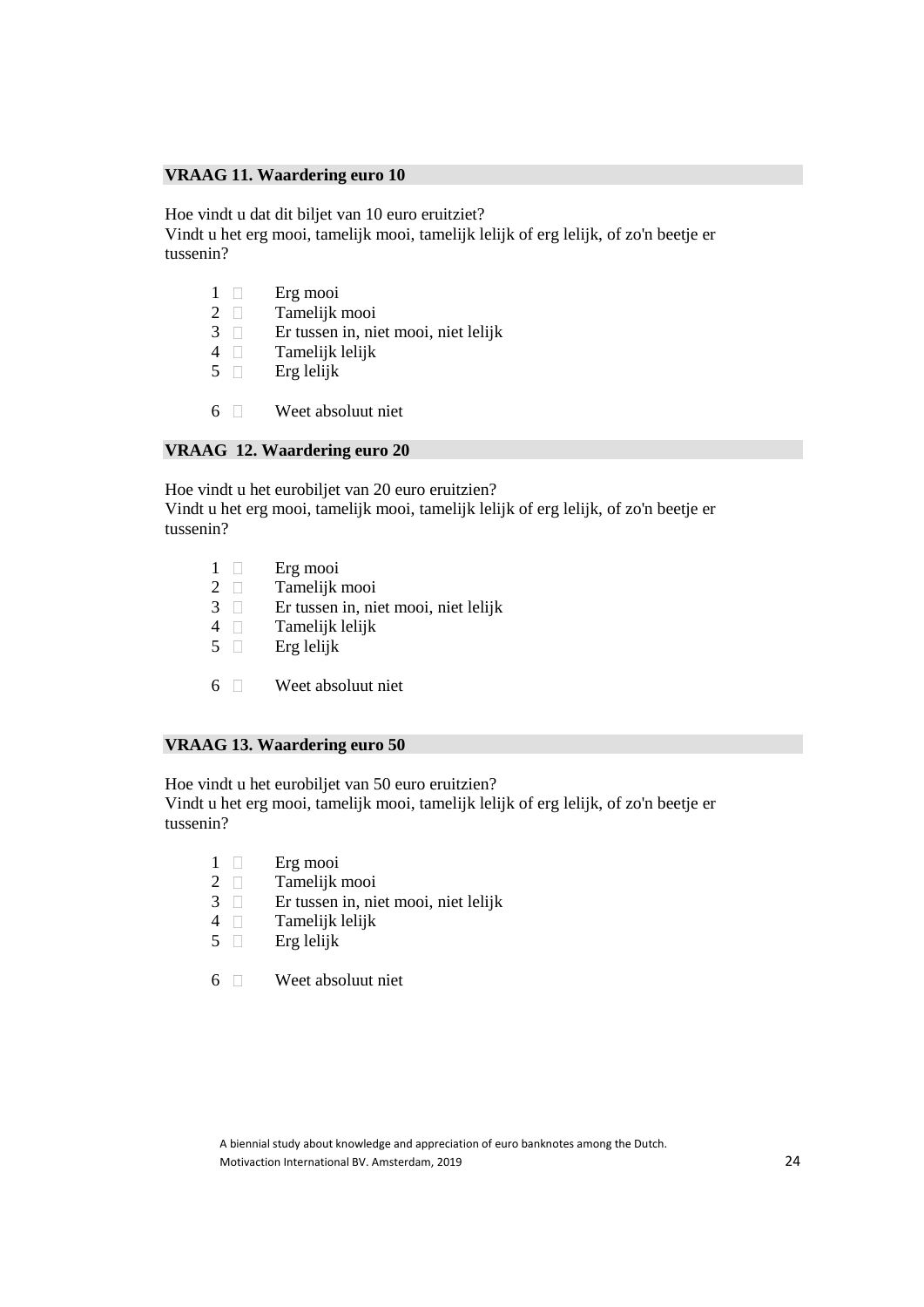## **VRAAG 14. Waardering euro 100**

Hoe vindt u het biljet van 100 euro eruit zien?

Vindt u het erg mooi, tamelijk mooi, tamelijk lelijk of erg lelijk, of zo'n beetje er tussenin?

- 1 **Erg** mooi
- 2  $\Box$  Tamelijk mooi 3  $\Box$  Er tussen in, nie
- 3 Er tussen in, niet mooi, niet lelijk
- 4  $\Box$  Tamelijk lelijk<br>5  $\Box$  Erg lelijk
- 5 Erg lelijk
- 6 Weet absoluut niet

## **VRAAG 15. Waardering euro 200**

Hoe vindt u het biljet van 200 euro eruitzien? Vindt u het erg mooi, tamelijk mooi, tamelijk lelijk of erg lelijk, of zo'n beetje er tussenin?

- 1 **Erg** mooi
- 2 Tamelijk mooi
- 3 Er tussen in, niet mooi, niet lelijk
- $4 \Box$  Tamelijk lelijk
- $5 \Box$  Erg lelijk
- 6 Weet absoluut niet

## **VRAAG 16. Waardering euro 500**

Hoe vindt u het biljet van 500 euro eruitzien? Vindt u het erg mooi, tamelijk mooi, tamelijk lelijk of erg lelijk? Of zo'n beetje er tussen in?

- 1 **Erg** mooi
- 
- 2  $\Box$  Tamelijk mooi<br>3  $\Box$  Er tussen in, ni 3 Er tussen in, niet mooi, niet lelijk
- 4 Tamelijk lelijk
- $5 \Box$  Erg lelijk
- 6 Weet absoluut niet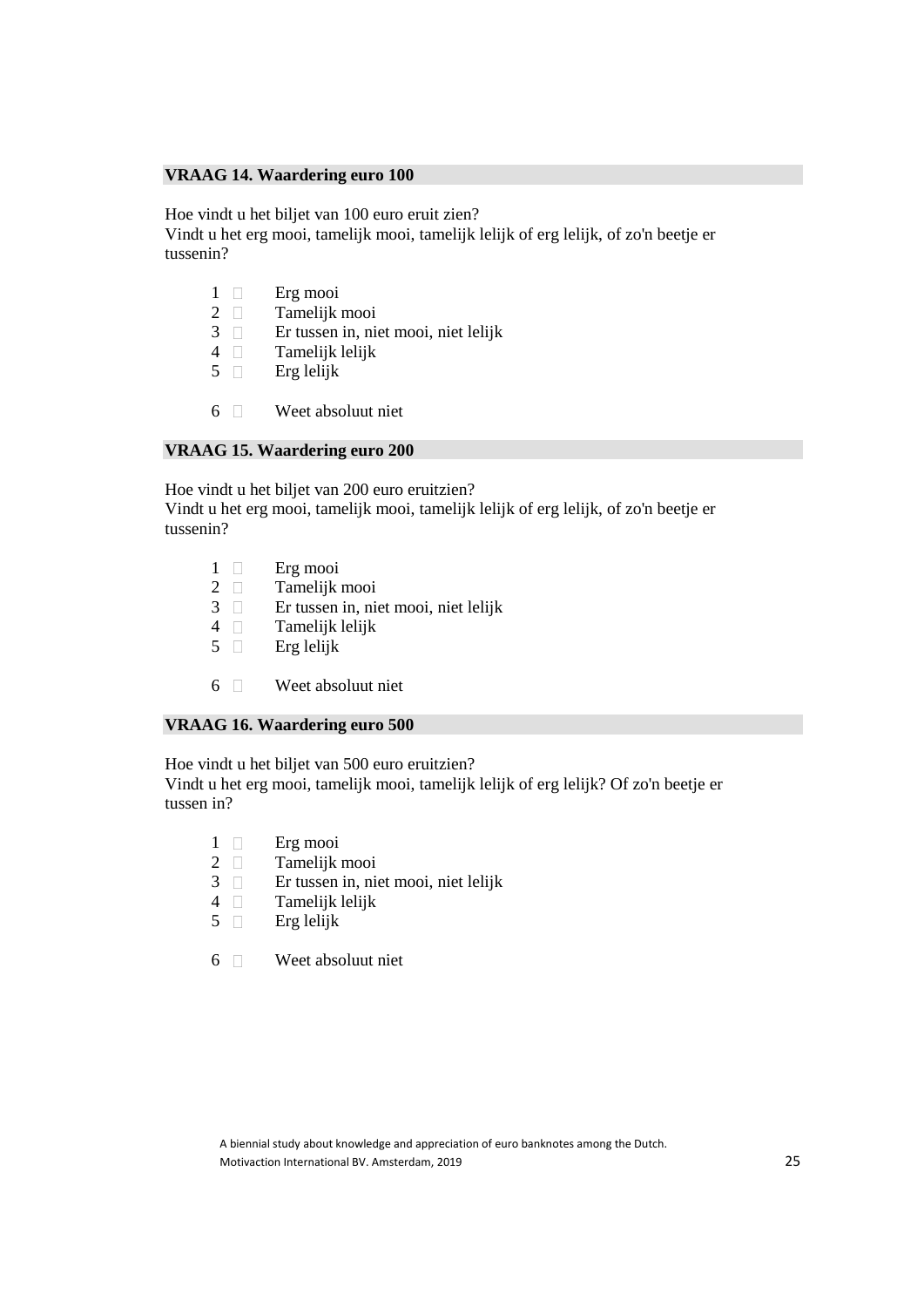## **VRAAG 17. Keuze mooiste biljet**

In totaal zijn er 7 eurobankbiljetten. Welke van de 7 eurobankbiljetten, die u kent, vindt u het mooist om te zien?

- 1 Het biljet van 500 euro
- 2 Het biljet van 200 euro
- $3 \Box$  Het biljet van 100 euro<br>4  $\Box$  Het biljet van 50 euro
- 4  $\Box$  Het biljet van 50 euro<br>5  $\Box$  Het biljet van 20 euro
- $5 \Box$  Het biljet van 20 euro<br>6 Het biliet van 10 euro
- 6  $\Box$  Het biljet van 10 euro<br>7 Het biliet van 5 euro
- Het biljet van 5 euro
- 8 Geen voorkeur
- 9 Weet absoluut niet

## **VRAAG 18. Schoon-vuil euro 5**

En hoe vindt u het eurobiljet van 5 euro er uitzien?

Vindt u de 5-eurobiljetten er in het algemeen... Enq: Lees 1-5 op

- 1 **Heel erg netjes uitzien**
- 2 Redelijk netjes uitzien
- 3 Niet netjes maar ook niet vies uitzien
- 4 Vies uitzien
- 5 Heel erg vies uitzien
- 6 Weet niet\geen opgave

## **VRAAG 19. Schoon-vuil euro 50**

En wat vindt u van de kwaliteit van het biljet van 50 euro? Hoe vindt u dit biljet er in het algemeen uitzien als u denkt aan vuil, kreukels, scheuren, schrift, plakband etcetera?

Vindt u het 50-eurobiljet er in het algemeen... Enq: Lees 1-5 op

- 1 **Heel erg netjes uitzien**
- 2 Redelijk netjes uitzien
- 3 Niet netjes maar ook niet vies uitzien
- 4 **Vies** uitzien
- 5 Heel erg vies uitzien
- 6 Weet niet\geen opgave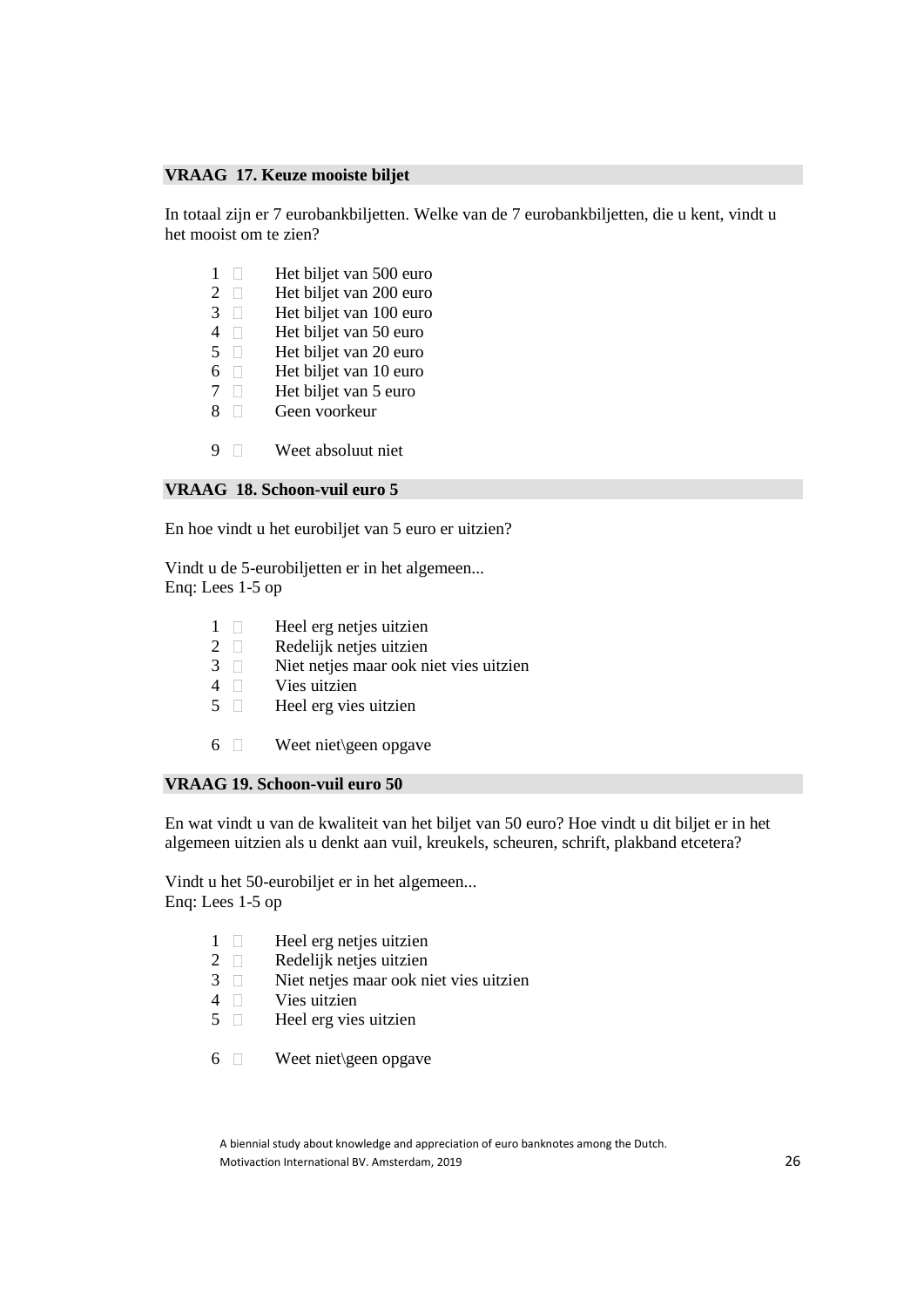## **VRAAG 20. Schoon-vuil euroserie**

Nu nog even over de eurobankbiljetten in het algemeen, ongeacht de waarde van het biljet. Hoe vindt u de eurobiljetten er in het algemeen uitzien als u denkt aan vuil, kreukels, scheuren, schrift, plakband etcetera?

Vindt u de eurobiljetten er... Enq: Lees 1-5 op

- 1  $\Box$  Heel erg netjes uitzien<br>2  $\Box$  Redeliik neties uitzien
- 2  $\Box$  Redelijk netjes uitzien<br>3  $\Box$  Niet neties maar ook n
- 3 Niet netjes maar ook niet vies uitzien
- 4 Vies uitzien
- $5 \Box$  Heel erg vies uitzien
- $6 \Box$  Weet niet\geen opgave

#### **VRAAG 21. Schoon-vuil munten**

Hoe vindt u de munten er over het algemeen uitzien als u denkt aan vuil of beschadigingen?

Vindt u de munten er in het algemeen… Enq: Lees 1-5 op

- $1 \Box$  Heel erg netjes uitzien
- 2 **Redelijk netjes uitzien**
- 3 Niet netjes maar ook niet vies uitzien
- $4 \Box$  Vies uitzien
- 5 Heel erg vies uitzien
- 6 Weet niet\geen opgave

## **VRAAG 22. Onderscheiden muntstukken MULTIPLE MULTIPLE**

Kunt u het verschil tussen de diverse muntstukken makkelijk zien?

- 1 **Januaristukken** goed onderscheiden
- 2 | Ik heb soms moeite om 10 cent van 20 cent te onderscheiden
- 3 Ik heb soms moeite om 20 cent van 50 cent te onderscheiden
- 4 Ik heb soms moeite om 1 euro van 2 euro te onderscheiden
- 5 Anders, namelijk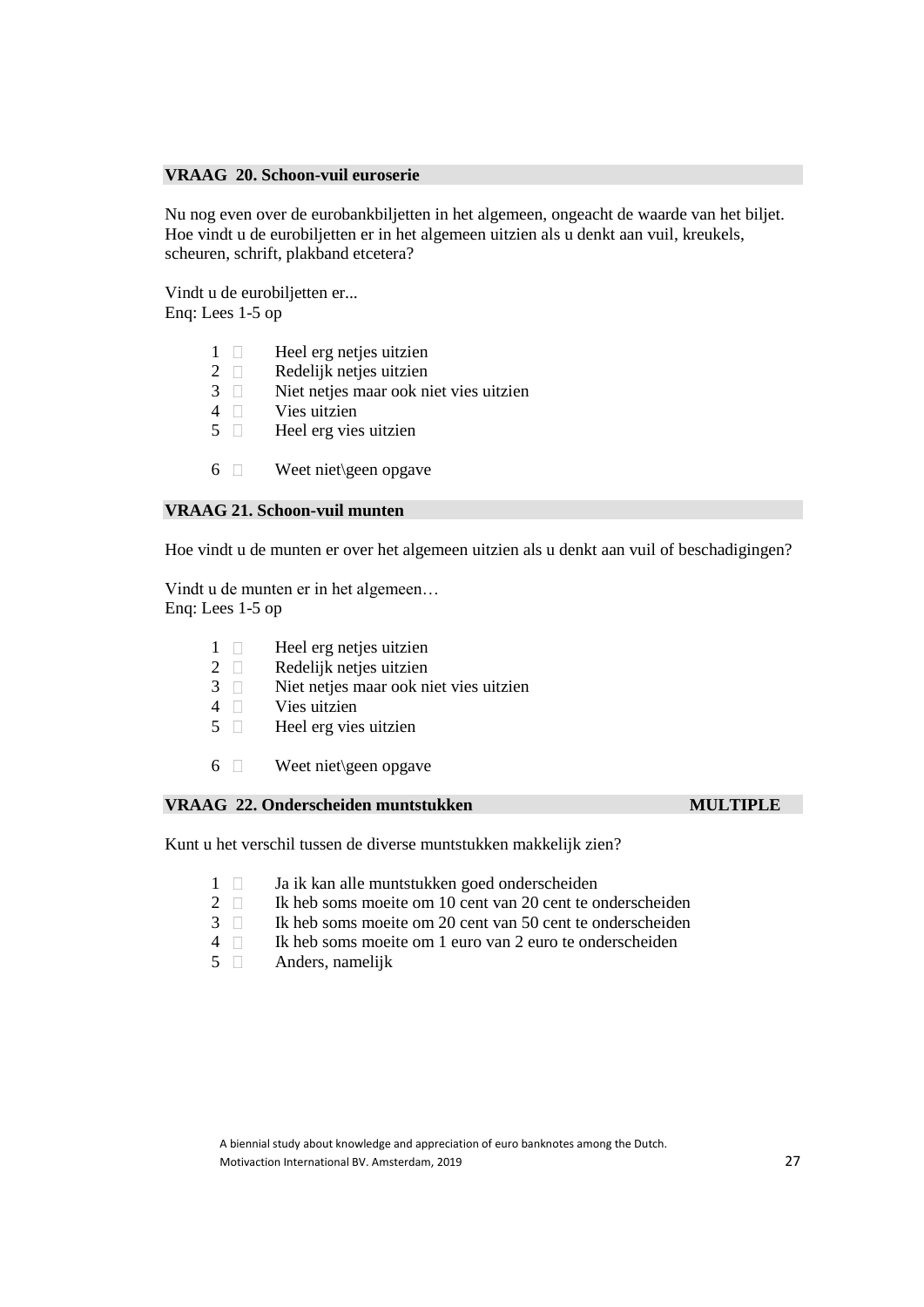## **VRAAG 23. Vertrouwen in echtheid**

Nu even over iets anders. Bankbiljetten moeten betrouwbaar zijn en niet te vervalsen. Als u een rapportcijfer moet geven voor het vertrouwen dat u heeft in de echtheid van Eurobankbiljetten die u in handen krijgt, welk rapportcijfer geeft u dan?

| 1              | 1                  |
|----------------|--------------------|
| $\overline{2}$ | $\overline{2}$     |
| 3              | 3                  |
| 4              | 4                  |
| 5              | 5                  |
| 6              | 6                  |
| 7              | 7                  |
| 8              | 8                  |
| 9              | 9                  |
| 10             | 10                 |
|                |                    |
| 11             | Weet absoluut niet |

## **VRAAG 24. Vertrouwen in echtheid biljetten uit geldautomaat**

Als u een rapportcijfer moet geven voor het vertrouwen dat u heeft in de echtheid van Eurobankbiljetten die u uit een geldautomaat ontvangt, welk rapportcijfer geeft u dan?

| 1              | 1              |
|----------------|----------------|
| $\overline{c}$ | $\overline{c}$ |
| 3              | 3              |
| 4              | 4              |
| 5              | 5              |
| 6              | 6              |
| $\overline{7}$ | 7              |
| 8              | 8              |
| 9              | 9              |
| 10             | 10             |
|                |                |

11 Weet absoluut niet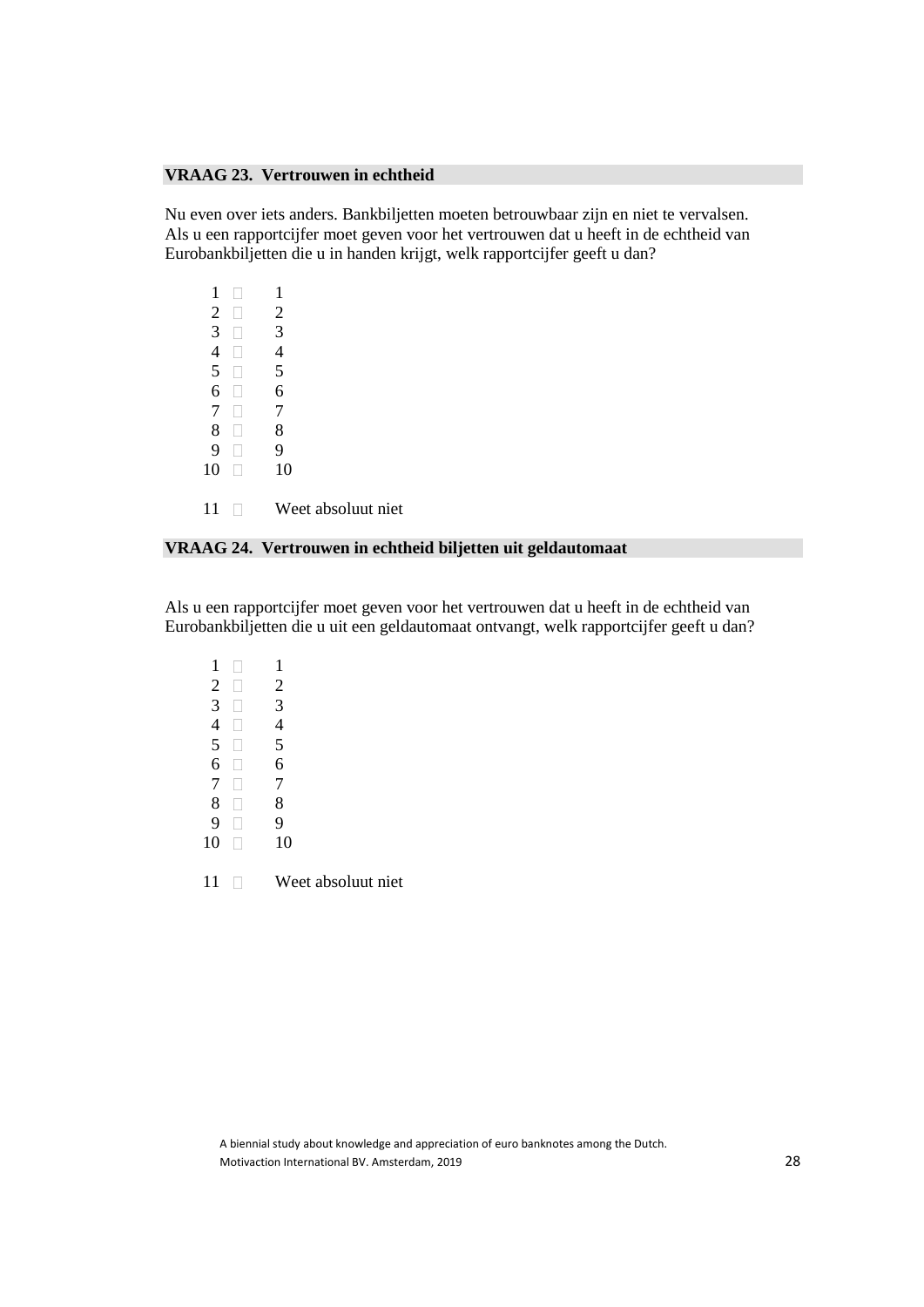## **VRAAG 25. Vertrouwen in echtheid biljetten als wisselgeld van winkelier**

Als u een rapportcijfer moet geven voor het vertrouwen dat u heeft in de echtheid van Eurobankbiljetten die u van een winkelier als wisselgeld ontvangt, welk rapportcijfer geeft u dan?

|                | 1              |  |
|----------------|----------------|--|
| $\overline{2}$ | $\overline{c}$ |  |
| 3              | 3              |  |
| 4              | 4              |  |
| 5              | 5              |  |
| 6              | 6              |  |
| 7              | 7              |  |
| 8              | 8              |  |
| 9              | 9              |  |
| 10             | 10             |  |
|                |                |  |

11 Weet absoluut niet

## **VRAAG 26. Controleren op echtheid**

Heeft u in het afgelopen jaar wel eens zelf, (als privépersoon, dus niet voor uw werk) een eurobiljet op echtheid gecheckt?

- $1 \Box$  Ja, 1 keer
- 2  $\Box$  Ja, 2 tot en met 10 keer
- $3 \Box$  Ja, vaker dan 10 keer
- 4 Nee, maar ik heb dit wel overwogen
- 5 Nee, en ik heb dit ook niet overwogen

## **VRAAG 27. Controleren op echtheid**

Heeft u in de afgelopen vijf jaar wel eens zelf, (als privépersoon, dus niet voor uw werk) een eurobiljet op echtheid gecheckt?

- $1 \Box$  Ja, 1 keer
- 2  $\Box$  Ja, 2 tot en met 10 keer
- 3 Ja, vaker dan 10 keer
- 4 Nee, maar ik heb dit wel overwogen
- 5 Nee, en ik heb dit ook niet overwogen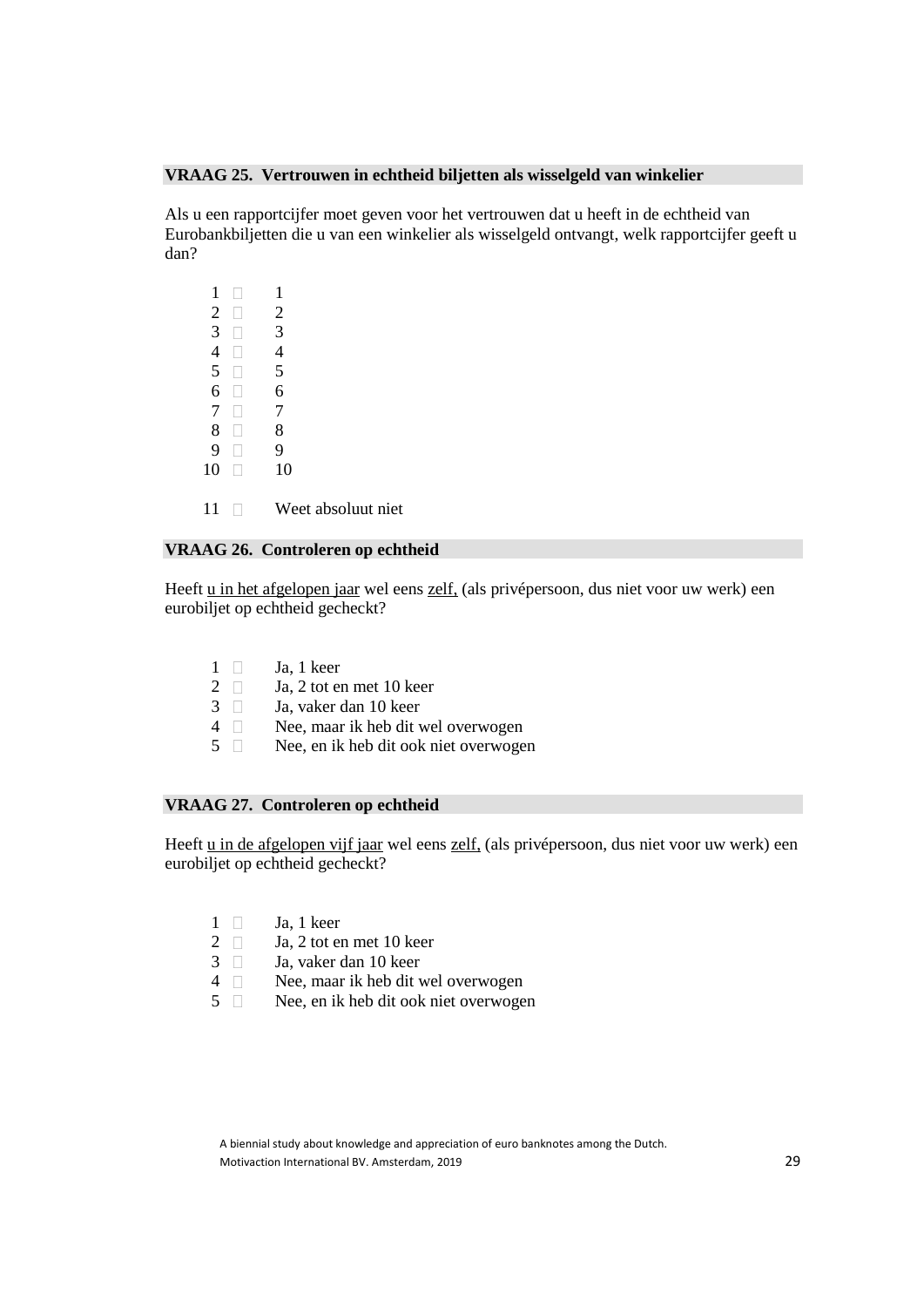## **VRAAG 28. Controleren op echtheid - situatie MULTIPLE**

Alleen indien respondent bij V24 aangeeft op echtheid te hebben gecontroleerd in de afgelopen 5 jaar

Waarom hebt u op echtheid gecontroleerd?

- $\begin{array}{cc} 1 & \Box & \text{Uit gewoonte} \\ 2 & \Box & \text{Uit nieuwe} \end{array}$
- 2  $\Box$  Uit nieuwsgierigheid<br>3  $\Box$  Als onderdeel van mi
- 3  $\Box$  Als onderdeel van mijn werk<br>4  $\Box$  Bij een verkoop via internet (
- 4 Bij een verkoop via internet (bijv. marktplaats)<br>5 Het papier voelde vreemd aan
- 5  $\Box$  Het papier voelde vreemd aan 6  $\Box$  De kleur van het biljet zag er v
- 6 De kleur van het biljet zag er vreemd uit
- 7  $\Box$  Het was een hoge coupure ( $\epsilon$ 100 of meer)
- 8  $\Box$  Het biljet was vuil of beschadigd<br>9  $\Box$  Vanwege de persoon van wie ik l
- 9 Vanwege de persoon van wie ik het kreeg<br>10 D Het was in een onbekende winkel
- Het was in een onbekende winkel
- 11  $\Box$  Ikzelf of bekenden zijn eerder het slachtoffer geweest van valsemunters
- 12 Door recente berichten in het nieuws
- 13 Anders, namelijk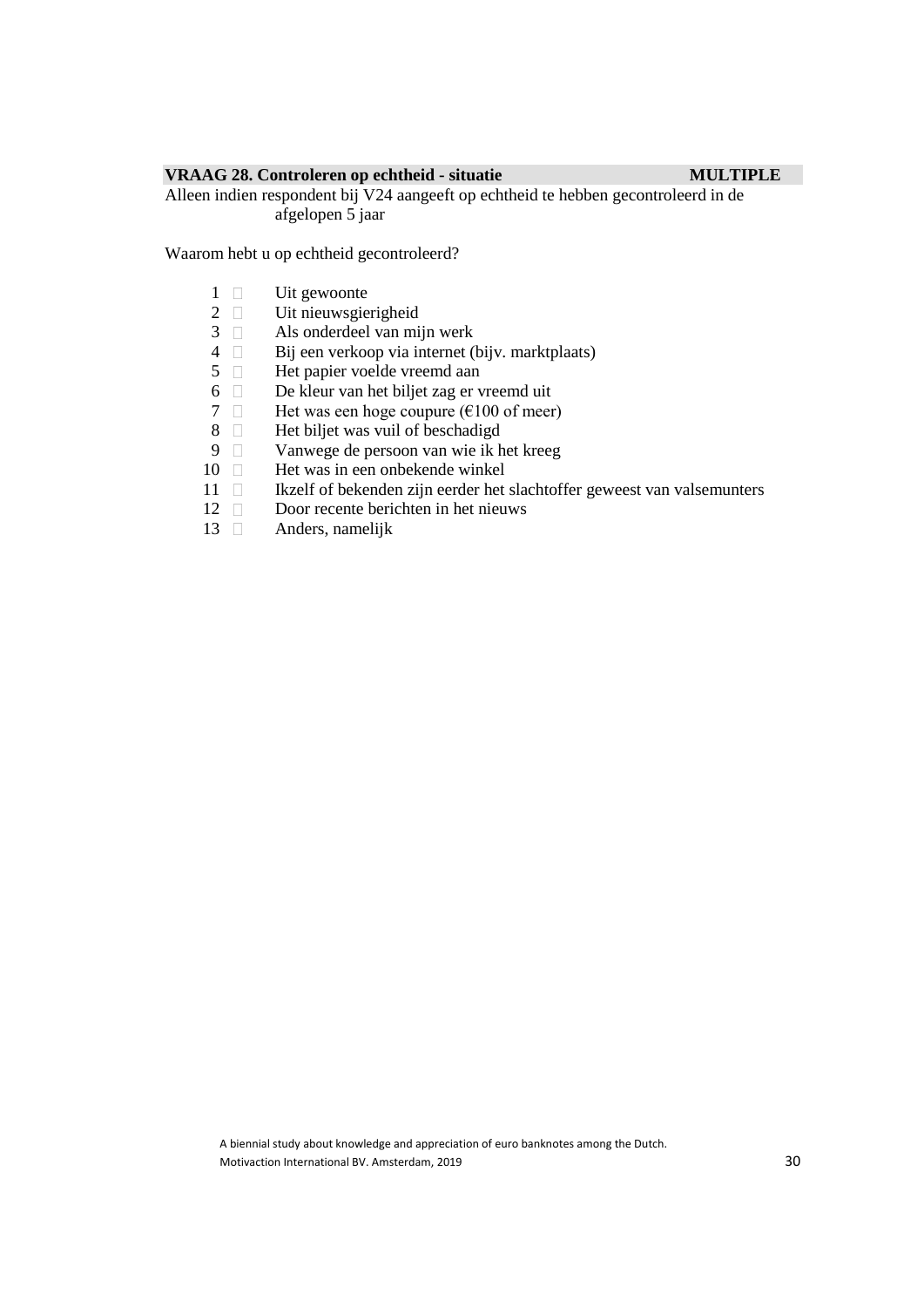## **VRAAG 29. Spontaan antwoord op bekendheid met echtheidskenmerken MULTIPLE**

De Europese Centrale Bank probeert op zoveel mogelijk manieren het vervalsen van eurobiljetten tegen te gaan. De biljetten bevatten dan ook een aantal kenmerken waardoor publiek en banken kunnen controleren of een biljet echt is.

Kunt u van die echtheidskenmerken opnoemen?

Tweemaal doorvragen:

1) Aan welke dingen kunt u controleren of een eurobiljet ECHT is?

2) En waaraan nog meer?

Enq: Niet oplezen.

- 1  $\Box$  Watermerk, lichtere en donkere tinten in het papier<br>2  $\Box$  Draad, donker verticaal strookie (streep) in het papi
- 2 Draad, donker verticaal strookje (streep) in het papier, zichtbaar tegen het licht (veiligheidsdraad), in de streep kleine witte letters
- $3 \Box$  Hologram\Zilverkleurige, glanzende strook of zegel, een beeld in de folie, voorzijde
- 4 Glanzende goudkleurige strook op achterkant (iriserende baan)
- 5 Inkt die door lichtval van kleur verandert, van paars naar olijfgroen of van groen naar blauw
- 6 (Smaragd)groen cijfer, kleurverandering van groen naar blauw, op- en neer bewegend, glanzend
- 7 Voelbare inktlaag, voorzijde
- 8 Doorkijkraampje/gat in folie
- 9 Doorzichtregister, controle of voor- en achterkant precies op elkaar passen<br>10 D Kleine letterties, mikrotekst, op meerdere plaatsen in het biljet
- Kleine lettertjes, mikrotekst, op meerdere plaatsen in het biljet
- 11 **Papier blijft donker onder ultra-violet licht (UV-lamp)**
- 12 Gekleurde vezeltjes lichten op onder ultra-violet licht (UV-lamp)
- 13 Voorzijde: inkten, kleuren lichten op onder ultra-violet licht (UV-lamp), bijvoorbeeld vlag van EU en handtekening
- 14 Achterkant: inkten, kleuren lichten op onder ultra-violet licht (UV-lamp), bijvoorbeeld brug en kaart van Europa
- 15 Onder infra-rood licht (IR) is een deel van het biljet zichtbaar
- 16 Afmetingen (hoe hoger de waarde, des te groter het biljet)
- 17 Blindenteken, voeltekens voor blinden, aantal lijntjes langs de zijkant
- 18 Soort papier
- 19 **Anders**, namelijk...

20 Weet helemaal niets te noemen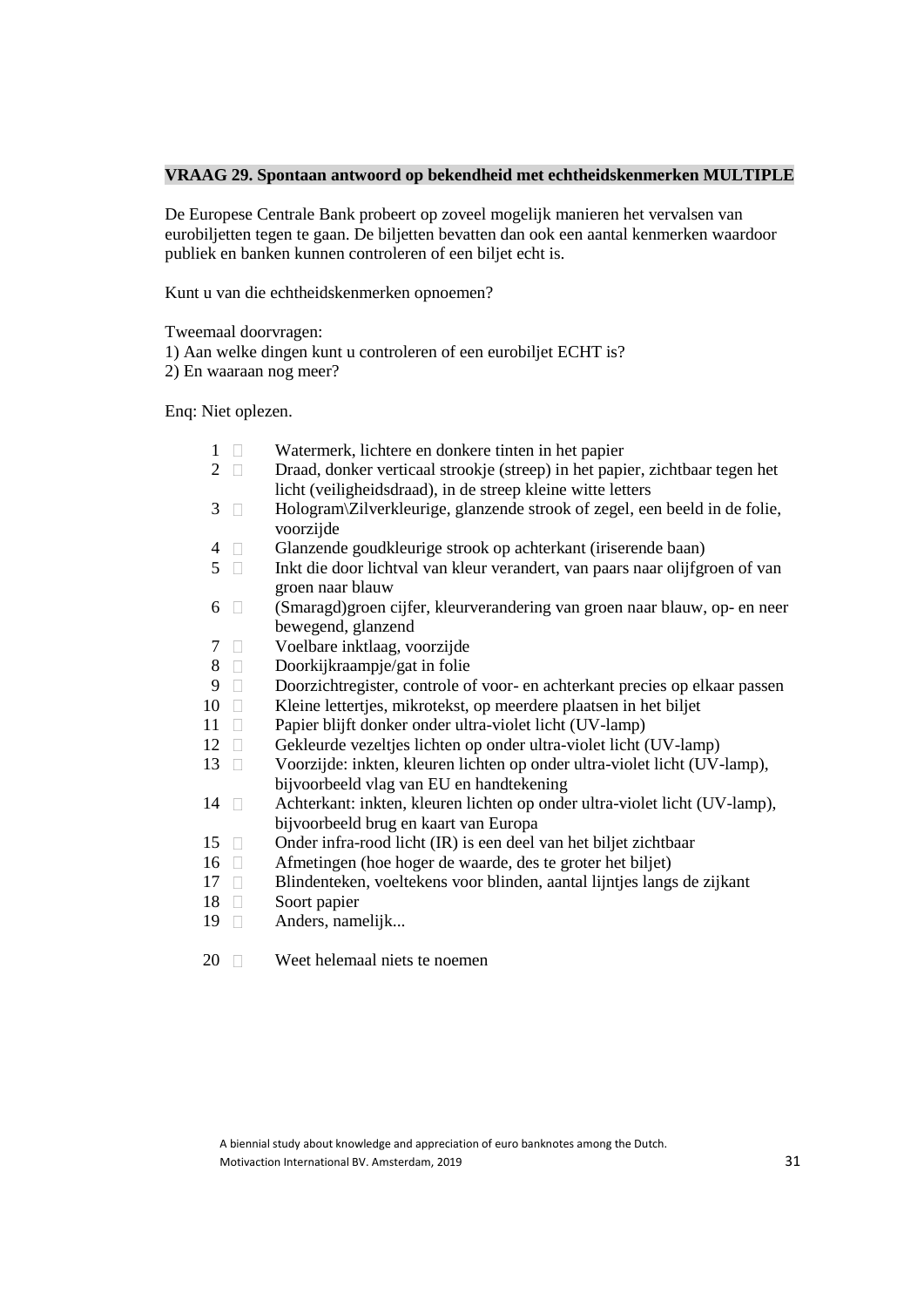## **VRAAG 30. Spontane bekendheid met watermerk euro 20 MULTIPLE**

Nu nog even over het bankbiljet van 20 euro.

Weet u wat het watermerk van het biljet van 20 euro voorstelt? Wat beeldt het uit? Enq: Niet oplezen.

- 1  $\Box$  Zelfde plaatje als gedrukt<br>2  $\Box$  (stukje) Poort, deur
- 2  $\Box$  (stukje) Poort, deur 3  $\Box$  Portret Europa/vrou
- 3 D Portret Europa/vrouw<br>4 D Brug
- **Brug**
- 5 Cijfer 20
- $6 \Box$  Anders, namelijk
- 7 Weet niet

## **VRAAG 31. Spontane bekendheid met watermerk euro 50 MULTIPLE**

In de bankbiljetten zitten watermerken, afbeeldingen die zichtbaar worden als u het biljet tegen het licht houdt. In het bankbiljet van 50 euro zit ook een watermerk. Weet u misschien ook wat dat watermerk voorstelt? Wat beeldt het uit?

Enq: Niet oplezen.

- 1 **D** Zelfde plaatje als gedrukt
- 2 D Poort, deur<br>3 D Portret Euro
- 3 Portret Europa/vrouw
- 4 Brug
- 5 Cijfer 50
- 6 Anders, namelijk
- 7 Weet niet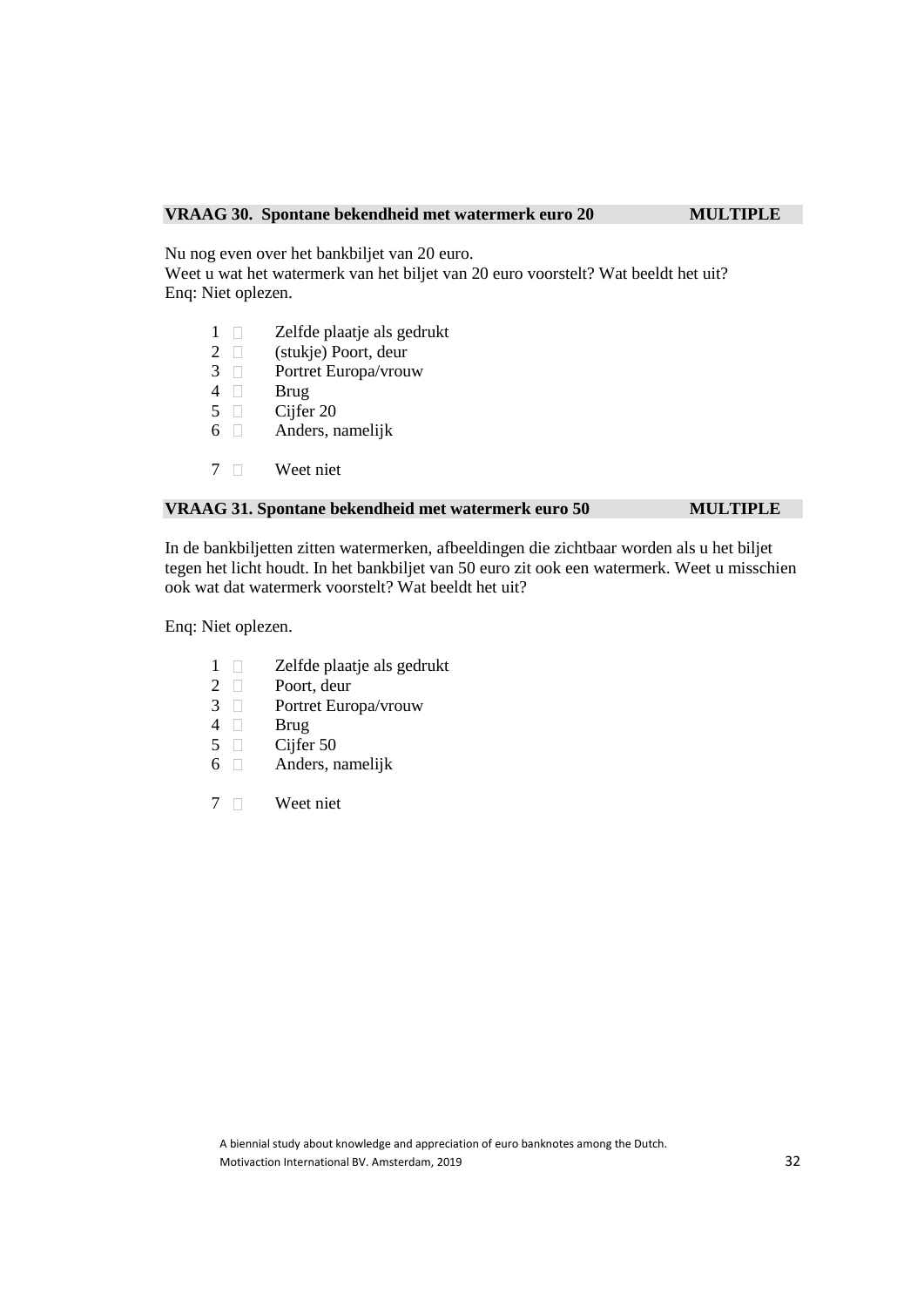### **VRAAG 32. Nieuwe €100 en €200 biljetten MULTIPLE**

Weet u of er in 2019 nieuwe biljetten worden uitgegeven?

Enq: niet oplezen

- $1 \quad \Box \quad$  Ja, de  $\epsilon$ 10
- 2  $\Box$  Ja, de  $\epsilon$ 20<br>3  $\Box$  Ja, de  $\epsilon$ 50
- 3  $\Box$  Ja, de  $\epsilon$ 50<br>4  $\Box$  Ja, de  $\epsilon$ 10
- 4 Ja, de  $\epsilon$ 100<br>5 Ja, de  $\epsilon$ 200
- 5 Ja, de  $\epsilon$ 200<br>6 Ja, de  $\epsilon$ 500
- Ja, de €500
- $7 \Box$  Ik heb er iets over gehoord, maar weet niet welke coupure(s)
- 8 Nee, er worden geen nieuwe biljetten uitgegeven<br>9 Neet niet
- Weet niet

## **VRAAG 33. Het meenemen van bankbiljetten MULTIPLE**

Heeft u doorgaans bankbiljetten bij u? Zo ja, hoe bewaart u die?

- 1 Nee, ik heb gewoonlijk geen bankbiljetten op zak<br>2  $\Box$  Ja. in een portemonnee.
- Ja, in een portemonnee.
- $3\Box$  Ja, in mijn telefoonhoesje
- $4 \Box$  Ja, los in mijn zak
- $5\Box$  Ja, los in mijn tas
- 6 Ja, ik bewaar ze op een andere manier, namelijk:....

## **VRAAG 34. Het meenemen van bankbiljetten MULTIPLE**

Heeft u doorgaans munten bij u? Zo ja, hoe bewaart u die?

- 1 Nee, ik heb gewoonlijk geen munten op zak<br>2 Ja, in een portemonnee.
- 2  $\Box$  Ja, in een portemonnee.<br>3 Ja, in mijn telefoonhoes
- Ja, in mijn telefoonhoesje
- $4\Box$  Ja, los in mijn zak
- $5\Box$  Ja, los in mijn tas
- $6\Box$  Ja, ik bewaar ze in mijn auto
- 7 Ja, ik bewaar ze op een andere manier, namelijk:....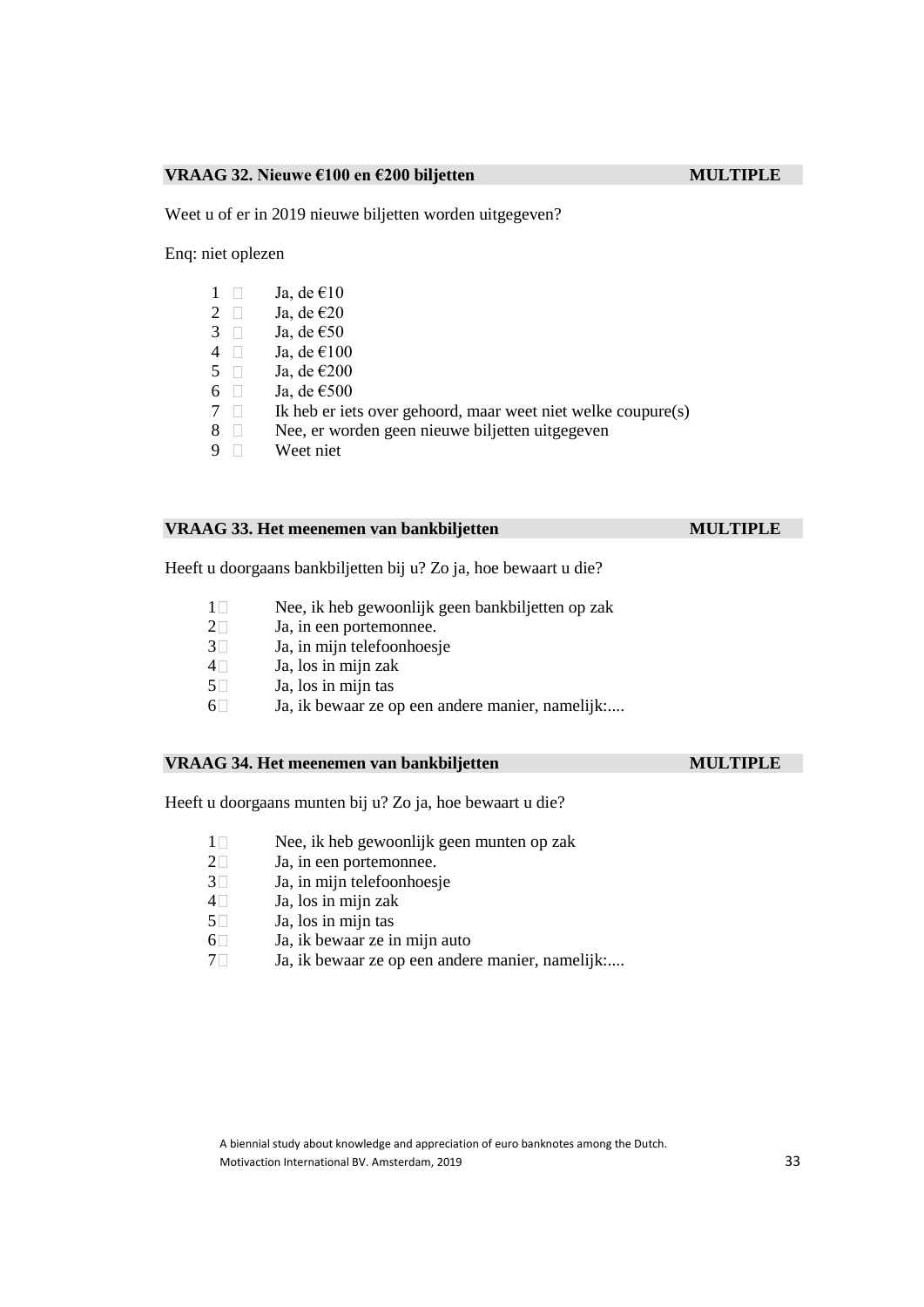## **VRAAG 35. Sekse**

Enq: Noteer geslacht respondent

- 1 Man
- 2 Vrouw
- 3 Weet niet\geen opgave

## **VRAAG 36. Leeftijd**

Tot slot enkele vragen voor de statistiek. Mag ik uw leeftijd noteren?

….. Jaar

## **VRAAG 37. Gezinsgrootte**

Uit hoeveel personen bestaat uw huishouden?

## **VRAAG 38. Opleiding**

Wat is uw hoogst genoten opleiding?

- 1 Lager onderwijs
- 2 Lager beroepsonderwijs
- 3 Middelbaar algemeen voortgezet onderwijs
- 4  $\Box$  Middelbaar beroeps onderwijs<br>5  $\Box$  Hoger algemeen en voorbereid
	- 5 Hoger algemeen en voorbereidend wetenschappelijk onderwijs
- 6 Hoger beroepsonderwijs en wetenschappelijk onderwijs (kandidaats)
- 7 Wetenschappelijk onderwijs (doctoraal)
- 8 Weet niet\wil niet zeggen

## **VRAAG 39. Omgaan met bankbiljetten**

Gaat u zelf in het dagelijks leven veel met bankbiljetten om of niet?

- $1 \Box$  Ja
- 2 Nee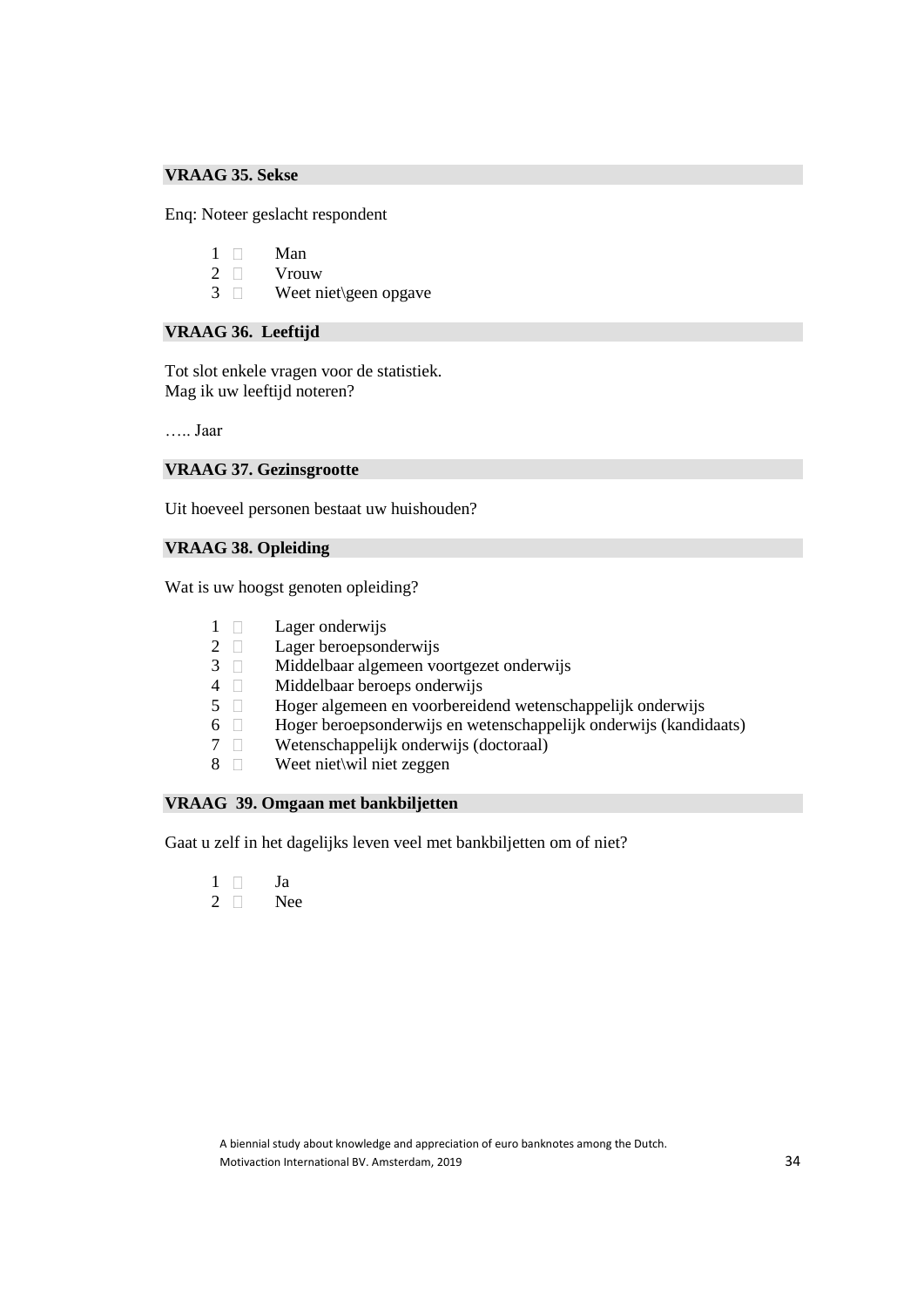## **VRAAG 40. Woonplaats (provincie)**

In welke provincie woont u?

- 1 Groningen<br>2 Greenland
- **Friesland**
- $3 \square$  Drenthe<br>4 D Overijsse
- 4 Overijssel<br>5 D Flevoland
- 5 Flevoland<br>6 Gelderland
- 6 Gelderland<br>7 Utrecht
- □ Utrecht<br>□ Noord-H
- 8 Noord-Holland
- 9 **Zuid-Holland**
- 10 Zeeland<br>11 Noord-B
- 11 Noord-Brabant<br>12 Limburg
- Limburg

## **SLOT**

Dat was de laatste vraag die ik u wilde stellen.

Hartelijk dank voor uw medewerking en nog een prettige avond gewenst!